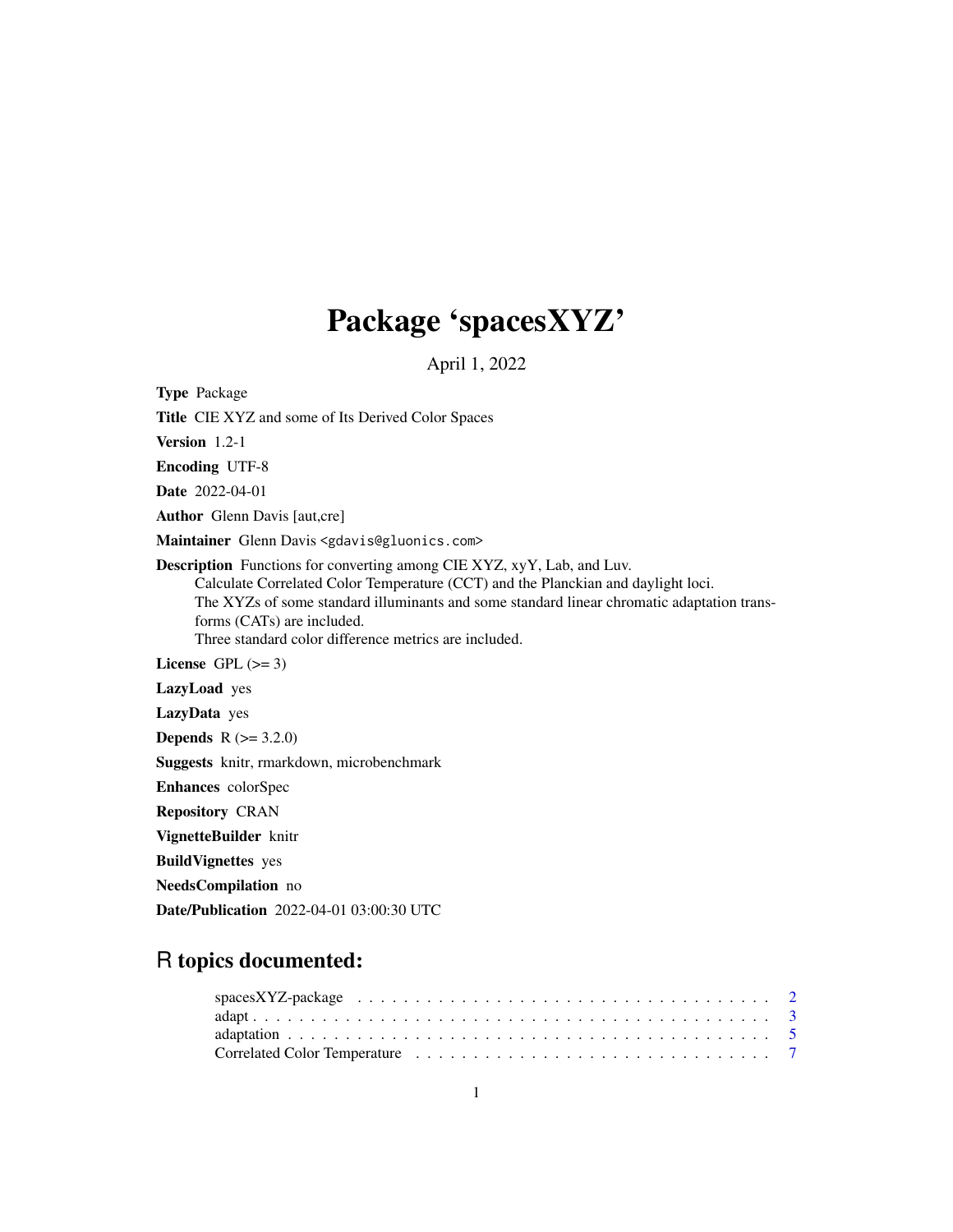<span id="page-1-0"></span>

| Index |  |
|-------|--|
|       |  |
|       |  |
|       |  |
|       |  |
|       |  |
|       |  |
|       |  |
|       |  |
|       |  |

spacesXYZ-package *CIE XYZ and some of Its Derived Color Spaces*

#### Description

This package covers the basic CIE 1931 space, and derived spaces CIE xyY, Lab, and Luv. The equations are taken from Bruce Lindbloom's CIE Color Calculator. Color areas that are \*not\* covered are:

- spectral color data
- device color spaces, e.g. RGB and CMYK
- color order systems, e.g. Munsell, DIN, NCS, Ostwald, ...

#### The API

The API is small. There are functions to

- convert between CIE XYZ and other CIE spaces
- create and perform some standard chromatic adaptation transforms (CATs)
- compute 3 standard color difference ∆E metrics
- retrieve XYZ and xy of some standard illuminants

#### Other Packages

Package colorscience is a superset of this one.

Package colorspace has similar functionality, and is much faster because it in compiled C. Package grDevices also has similar functionality (in the function [convertColor\(](#page-0-0))), but is missing chromaticities xy, uv, and u'v'.

#### Author(s)

Glenn Davis <gdavis@gluonics.com>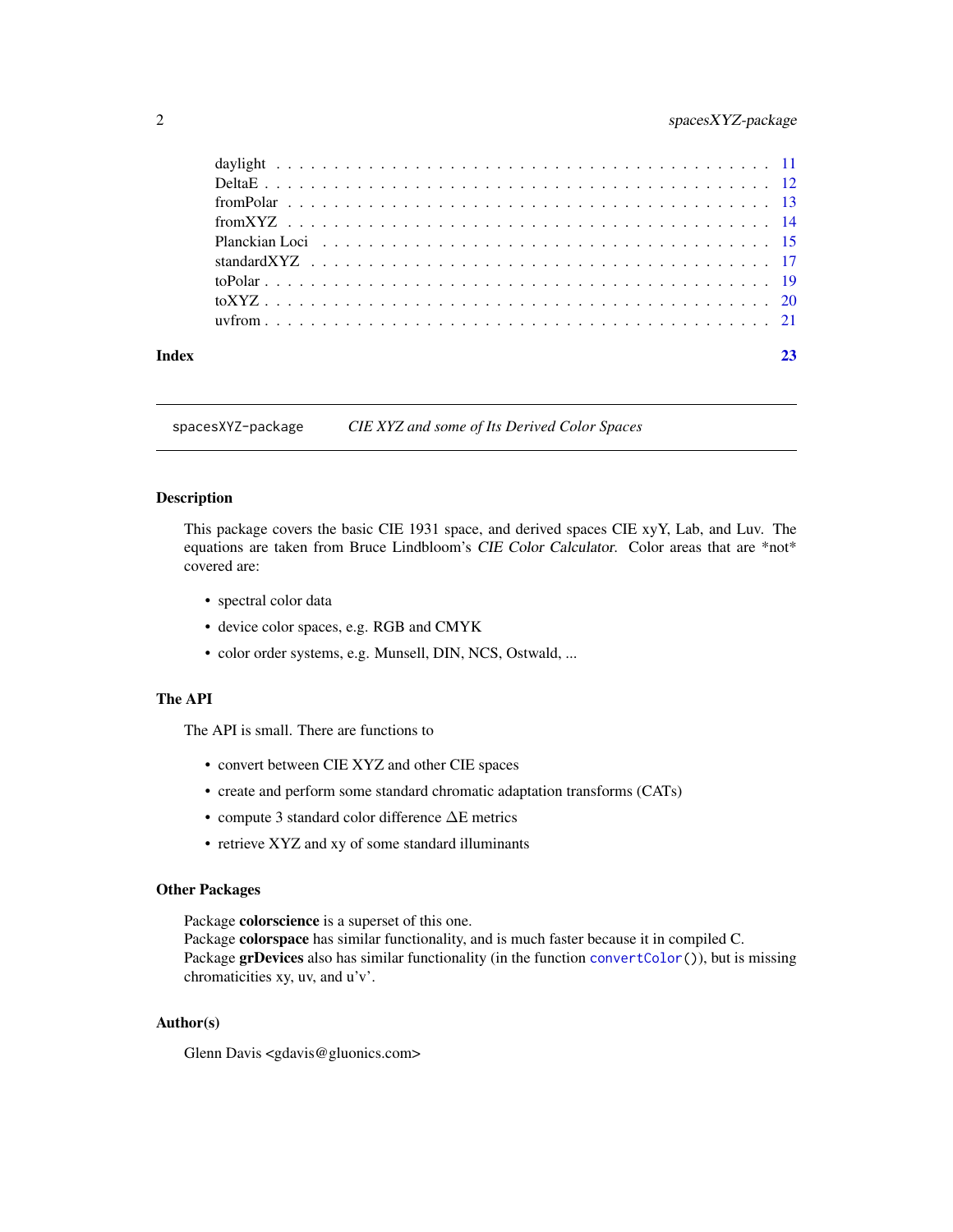<span id="page-2-0"></span>adapt 3

#### References

Lindbloom, Bruce. CIE Color Calculator. [http://brucelindbloom.com/index.html?ColorCal](http://brucelindbloom.com/index.html?ColorCalculator.html)culator. [html](http://brucelindbloom.com/index.html?ColorCalculator.html)

Lindbloom, Bruce. Color Difference Calculator. [http://brucelindbloom.com/index.html?](http://brucelindbloom.com/index.html?ColorDifferenceCalc.html) [ColorDifferenceCalc.html](http://brucelindbloom.com/index.html?ColorDifferenceCalc.html)

adapt *Chromatic Adaptation Functions*

#### <span id="page-2-1"></span>Description

Adapt XYZ, xyY, Lab, or Luv from a source viewing enviroment with a given illuminant, to a target viewing environment with a different illuminant.

#### Usage

```
## S3 method for class 'CAT'
adaptXYZ( x, XYZ.src )
## S3 method for class 'CAT'
adaptxyY( x, xyY.src )
## S3 method for class 'CAT'
adaptLab( x, Lab.src )
## S3 method for class 'CAT'
adaptLuv( x, Luv.src )
```
#### Arguments

| x       | a CAT object as returned from $CAT()$                                                                                                 |
|---------|---------------------------------------------------------------------------------------------------------------------------------------|
| XYZ.src | an Nx3 matrix, or a vector that can be converted to such a matrix, by rows. Each<br>row has an XYZ in the source viewing environment. |
| xyY.src | an Nx3 matrix, or a vector that can be converted to such a matrix, by rows. Each<br>row has an xyY in the source viewing environment. |
| Lab.src | an Nx3 matrix, or a vector that can be converted to such a matrix, by rows. Each<br>row has an Lab in the source viewing environment. |
| Luv.src | an Nx3 matrix, or a vector that can be converted to such a matrix, by rows. Each<br>row has an Luv in the source viewing environment. |

#### Details

adaptXYZ() is the most fundamental of the group; it simply multiplies each of the input XYZs by x\$M.

adaptxyY() converts xyY.src to XYZ, calls adaptXYZ(), and then converts back to xyY.tgt. And it does an additional check: if the xy of xyY.src is equal to the xy of x\$source.xyY, then the xy of the returned xyY.tgt is set to be the xy of x\$target.xyY.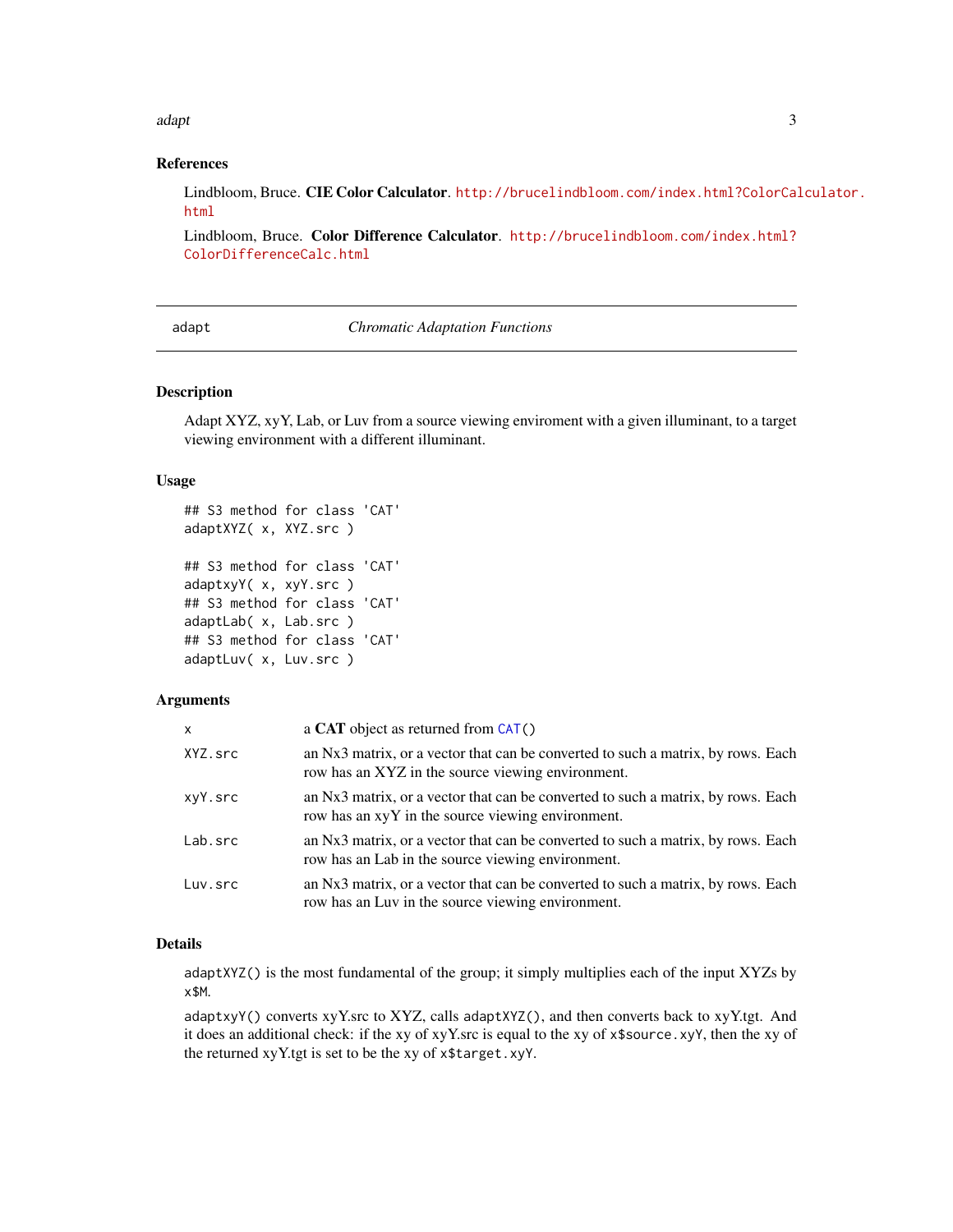<span id="page-3-0"></span>adaptLab() and adaptLuv() work in a similar way. When Lab.src is transformed to XYZ, the whitepoint is set to x\$source.XYZ. And when the adapted XYZ is transformed to adapted Lab, the whitepoint is set to target.XYZ.

#### Value

adaptXYZ() returns an Nx3 matrix with adapted XYZ. Each row has an XYZ in the target viewing environment.

adaptxyY() returns an Nx3 matrix with adapted xyY. Each row has an xyY in the target viewing environment.

adaptLab() and adaptLuv() return adapted Lab and Luv respectively.

#### References

Hunt, R. W. G. The Reproduction of Colour. 6th Edition. John Wiley & Sons. 2004.

International Color Consortium. ICC.1:2001-04. File Format for Color Profiles. 2001.

Lindbloom, Bruce. Chromatic Adaptation. [http://brucelindbloom.com/Eqn\\_ChromAdapt.html](http://brucelindbloom.com/Eqn_ChromAdapt.html) Wikipedia. CIECAM02. <https://en.wikipedia.org/wiki/CIECAM02>

#### See Also

[CAT\(](#page-4-1)), [standardXYZ\(](#page-16-1))

#### Examples

```
# try the Bradford method
bCAT = CAT( 'D50', 'D65', method='bradford' )
adaptXYZ( bCAT, c(1,1,0.5) )
## X Y Z
## [1,] 0.9641191 0.9921559 0.6567701
adaptLab( bCAT, c(50,20,-10) )
## L a b
## [1,] 49.97396 20.84287 -10.19661 # as expected, there is a change
adaptLab( bCAT, c(40,0,0) )
## L a b
## [1,] 40 0 0 # but adaptLab() always preserves neutrals
adaptLuv( bCAT, c(40,0,0) )
## L u v
## [1,] 40 0 0 # and adaptLuv() also preserves neutrals
```

```
# try the scaling method - now XYZ are scaled independently
sCAT = CAT( 'D50', 'D65', method='scaling' )
```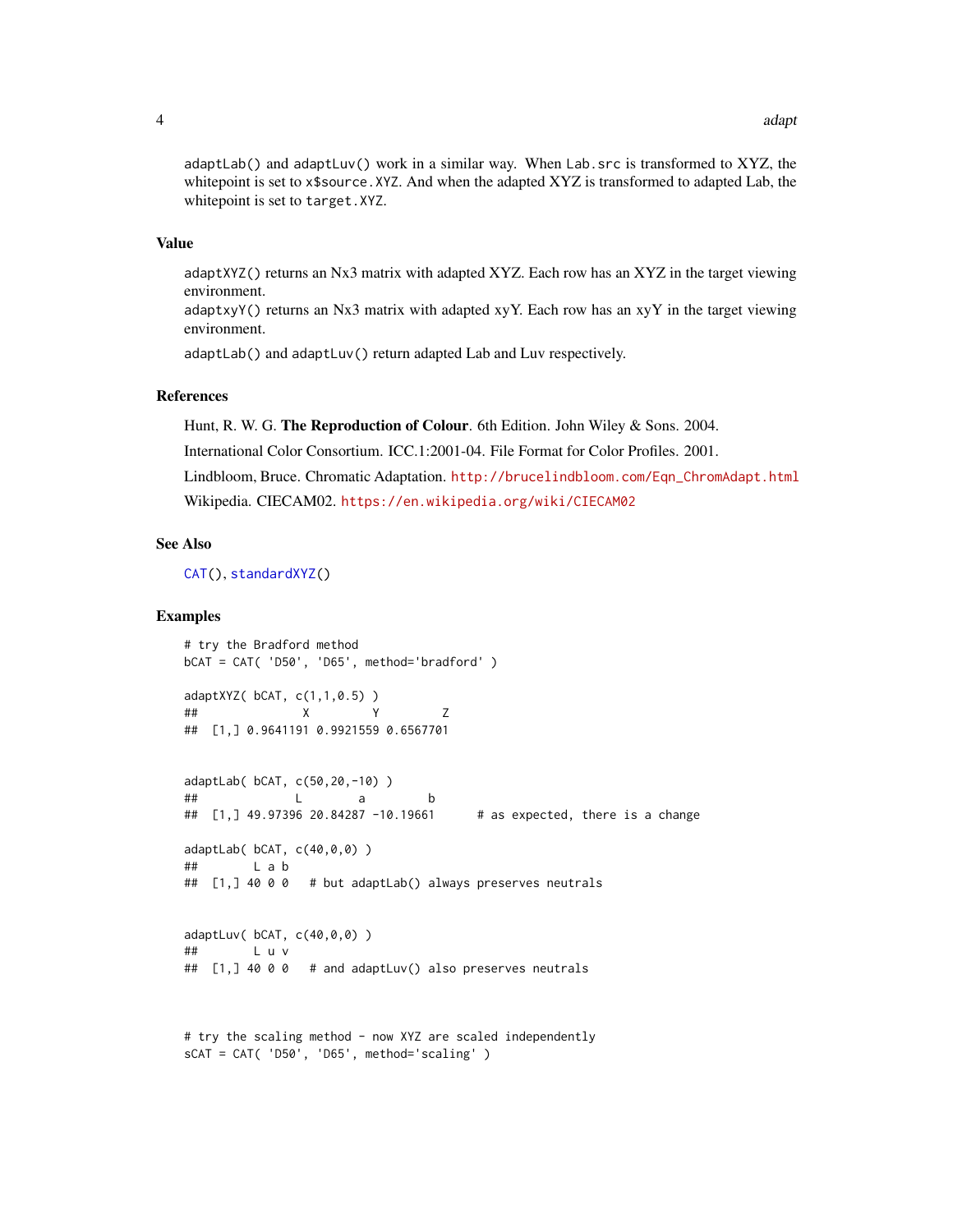#### <span id="page-4-0"></span>adaptation 5

```
adaptLab( sCAT, c(50,20,-10) )
## L a b<br>## [1,] 50 20 -10
                    with sCAT, adaptLab() is now the identity for *all* colors
adaptLuv( sCAT, c(50,-20,10) )
## L u v
## [1,] 50 -18.32244 11.29946 but adaptLuv() is NOT the identity for all colors
```
adaptation *Chromatic Adaptation Transforms (CATs)*

#### <span id="page-4-1"></span>Description

Construct transforms from a source viewing enviroment with a given illuminant, to a target viewing environment with a different illuminant. Some standard linear von-Kries-based CAT methods are available.

#### Usage

CAT( source.XYZ, target.XYZ, method="Bradford" )

#### Arguments

| source.XYZ | the XYZ of the illuminant in the source viewing environment. source.XYZ<br>can also be a string with the name of a standard illuminant as in the function<br>standardXYZ().                                                                                                                                                                                                                                                                          |
|------------|------------------------------------------------------------------------------------------------------------------------------------------------------------------------------------------------------------------------------------------------------------------------------------------------------------------------------------------------------------------------------------------------------------------------------------------------------|
| target.XYZ | the XYZ of the illuminant in the target viewing environment. target. XYZ<br>can also be a string with the name of a standard illuminant as in the function<br>standardXYZ().                                                                                                                                                                                                                                                                         |
| method     | the method used for the chromatic adaptation. Available methods are: "Bradford",<br>"VonKries", "MCAT02", "Bianco+Schettini", and "scaling"; see Refer-<br>ences. Partial matching is enabled, and matching is case-insensitive.<br>method can also be a 3x3 matrix, which is the cone response matrix used to<br>construct a von-Kries-based CAT. The matrix must be invertible and map both<br>source. XYZ and target. XYZ to the positive octant. |

#### Value

CAT() returns an object with S3 class CAT, which can be passed to [adaptXYZ\(](#page-2-1)), [adaptxyY\(](#page-2-1)), [adaptLab\(](#page-2-1)), or [adaptLuv\(](#page-2-1)).

An object with S3 class CAT is a list with the following items:

- method full name of the adaptation method, as in **Arguments**. If argument method is a 3x3 matrix, then this method is NA.
- Ma  $3x3$  *cone response matrix*  $M_A$  for the method, as defined in Lindbloom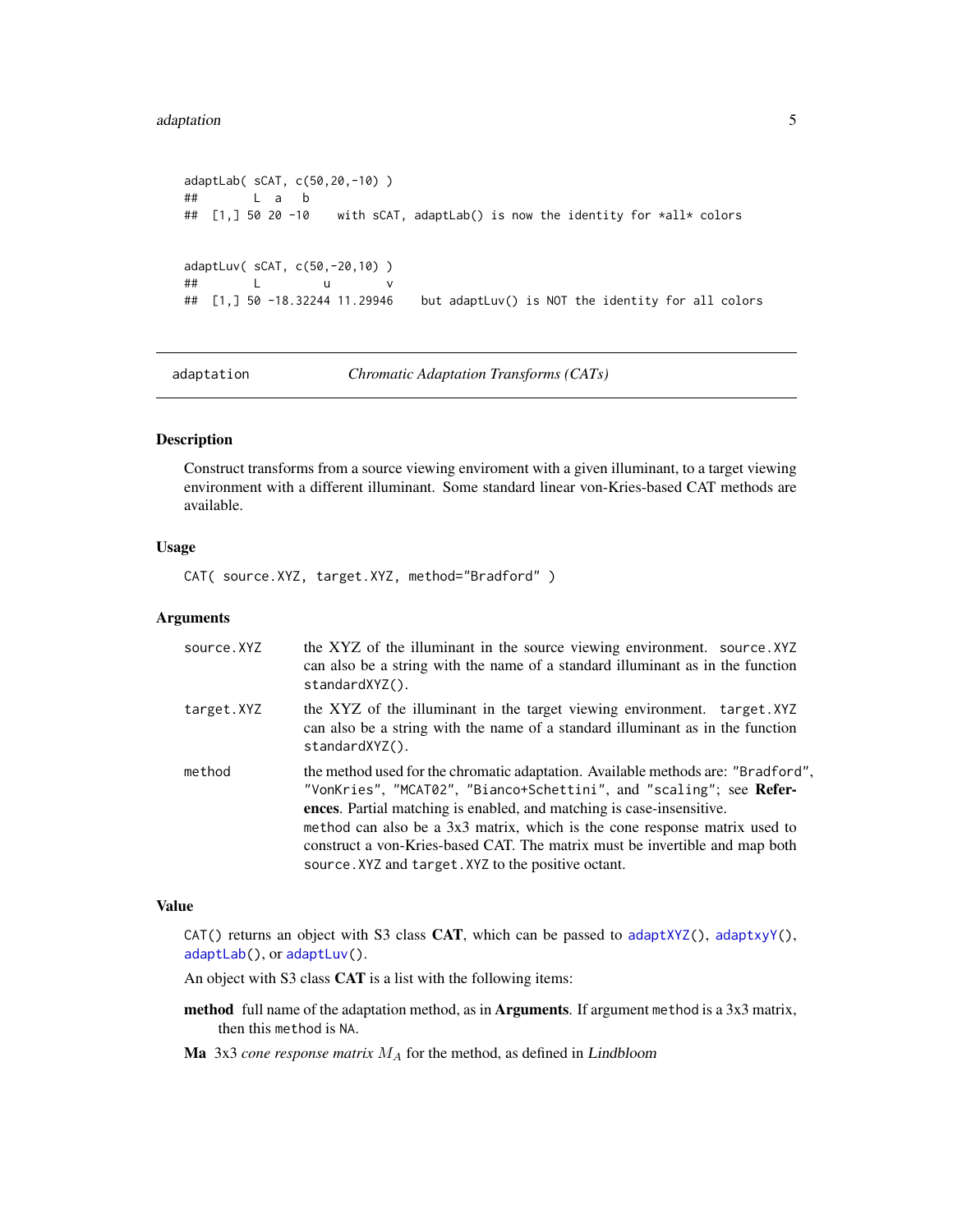<span id="page-5-0"></span>source.XYZ XYZ of the illuminant in the source viewing environment

source. $xyY$  xyY of the illuminant in the source viewing environment

target.XYZ XYZ of the illuminant in the target viewing environment

 $targetxyY$  xy  $Y$  of the illuminant in the target viewing environment

 $M$  3x3 matrix defining the CAT. The matrix is written on the left and the source XYZ is written as a column vector on the right. This matrix depends continuously on source.XYZ and target.XYZ, and when these are equal, M is the identity. Therefore, when source.XYZ and target.XYZ are close, M is close to the identity. Compare with Lindbloom.

#### **Note**

Chromatic adaptation can be viewed as an Aristotelian Analogy of Proportions. For more about this, see the vignette [Chromatic Adaptation](../doc/adaptation.html).

#### **References**

Bianco, Simone and Raimondo Schettini. Two new von Kries based chromatic adaptation transforms found by numerical optimization. Color Research & Application. v. 35. i. 3. Jan 2010. Hunt, R. W. G. The Reproduction of Colour. 6th Edition. John Wiley & Sons. 2004. International Color Consortium. ICC.1:2001-04. File Format for Color Profiles. 2001.

Lindbloom, Bruce. Chromatic Adaptation. [http://brucelindbloom.com/Eqn\\_ChromAdapt.html](http://brucelindbloom.com/Eqn_ChromAdapt.html) Pascale, Danny. A Review of RGB Color Spaces ...from xyY to R'G'B'. [https://babelcolor.](https://babelcolor.com/index_htm_files/A%20review%20of%20RGB%20color%20spaces.pdf)

[com/index\\_htm\\_files/A%20review%20of%20RGB%20color%20spaces.pdf](https://babelcolor.com/index_htm_files/A%20review%20of%20RGB%20color%20spaces.pdf) 2003.

Wikipedia. CIECAM02. <https://en.wikipedia.org/wiki/CIECAM02>

#### See Also

[standardXYZ\(](#page-16-1)), [adaptXYZ\(](#page-2-1)), [adaptxyY\(](#page-2-1)), [adaptLab\(](#page-2-1)), [adaptLuv\(](#page-2-1))

#### Examples

```
D65toC = CAT( 'D65', 'C' )
D65toC
## $method
## [1] "Bradford"
##
## $Ma
## X Y Z
## L 0.8951 0.2664 -0.1614
## M -0.7502 1.7135 0.0367
## S 0.0389 -0.0685 1.0296
##
## $source.XYZ
## X Y Z
## D65 0.95047 1 1.08883
##
## $source.xyY
```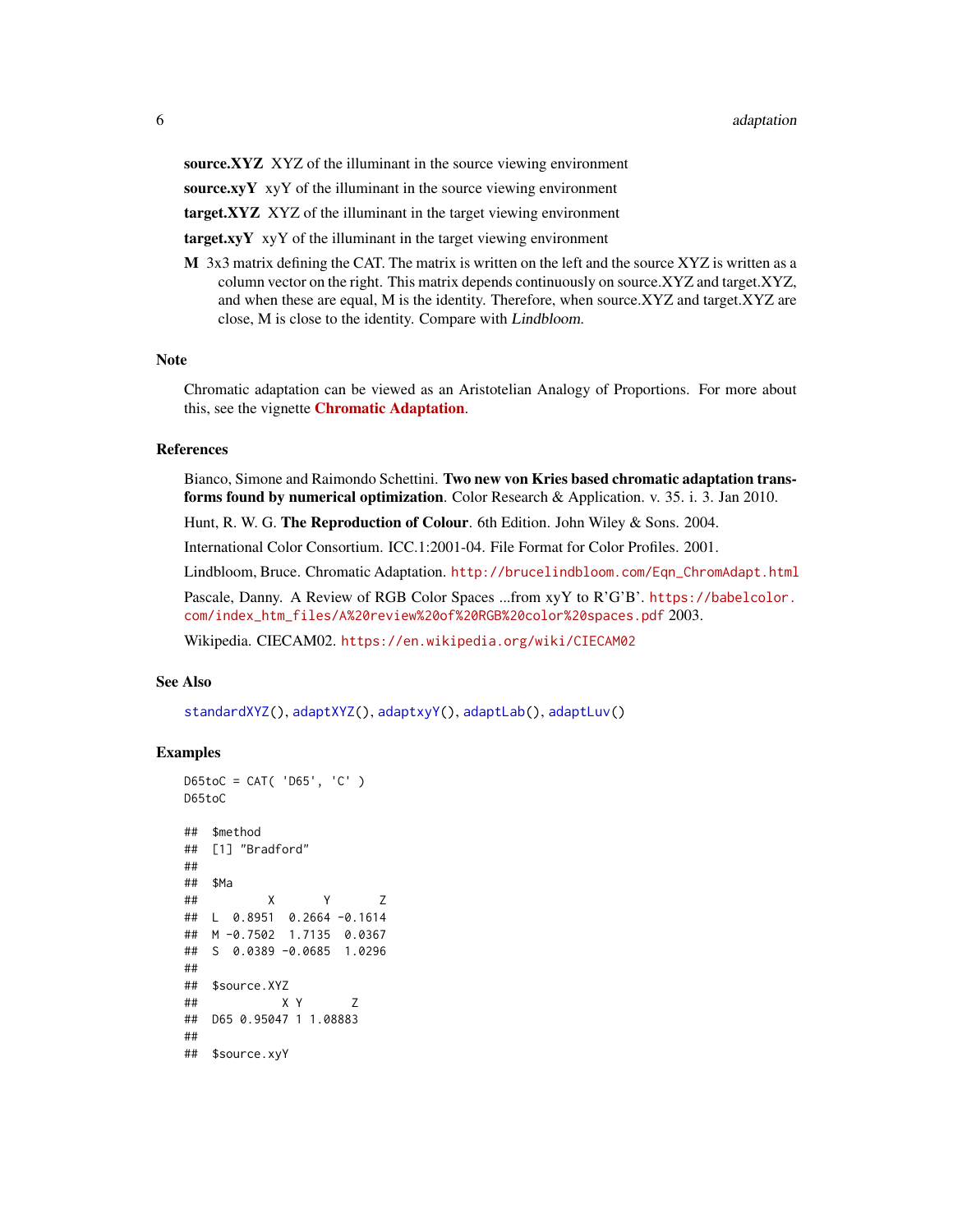```
## x y Y
## D65 0.3127266 0.3290231 1
##
## $target.XYZ
## X Y Z
## C 0.98074 1 1.18232
##
## $target.xyY
## x y Y
## C 0.3100605 0.3161496 1
##
## $M
## X Y Z
## X 1.009778519 0.007041913 0.012797129
## Y 0.012311347 0.984709398 0.003296232
## Z 0.003828375 -0.007233061 1.089163878
##
## attr(,"class")
## [1] "CAT" "list"
adaptXYZ( D65toC, c(1,1,0.5) )
## X Y Z
## [1,] 1.023219 0.9986689 0.5411773
```
Correlated Color Temperature

*Compute Correlated Color Temperature (CCT) and Points on the Planckian Locus*

#### <span id="page-6-1"></span>Description

Compute the CCT in Kelvin, of XYZ, xy, and uv, by multiple methods. And compute points on the Planckian locus.

The *reference* Planckian locus is defined spectrally - from the famous equation for the Planckian radiator (with  $c_2 = 1.4388 \times 10^{-2}$ ) and from the tabulated CIE 1931 standard observer color matching functions, from 360 to 830nm in 1nm steps. The reference locus is a  $C^{\infty}$  curve, parameterized by temperature, in a 2D chromaticity space, usually either xy (1931) or uv (1960). Computing uv values (and derivatives) is lengthy because there are 471 wavelengths. An approximation to the reference locus is desirable.

The default locus approximation is a spline (using [stats::splinefun\(](#page-0-0)) with method="fmm") through the 31 uv locus points in Robertson and Wyszecki  $\&$  Stiles. This spline does not appear in Robertson, but I think he would approve of it. It has  $C<sup>2</sup>$  continuity and good agreement with the reference locus. The maximum RMS error in the uv-plane is about  $7.3 \times 10^{-6}$  over the valid temperature interval [1667, $\infty$ ] K. A similar piecewise-linear interpolating path has a maximum RMS error about 10 times larger. The 31 uv values in the table are accurate to the given 5 decimal places (but see Note), and the rounding to 5 places is a big limitation in accuracy. The locus is parameterized directly by reciprocal color temperature  $(10^6/T)$ , and therefore indirectly by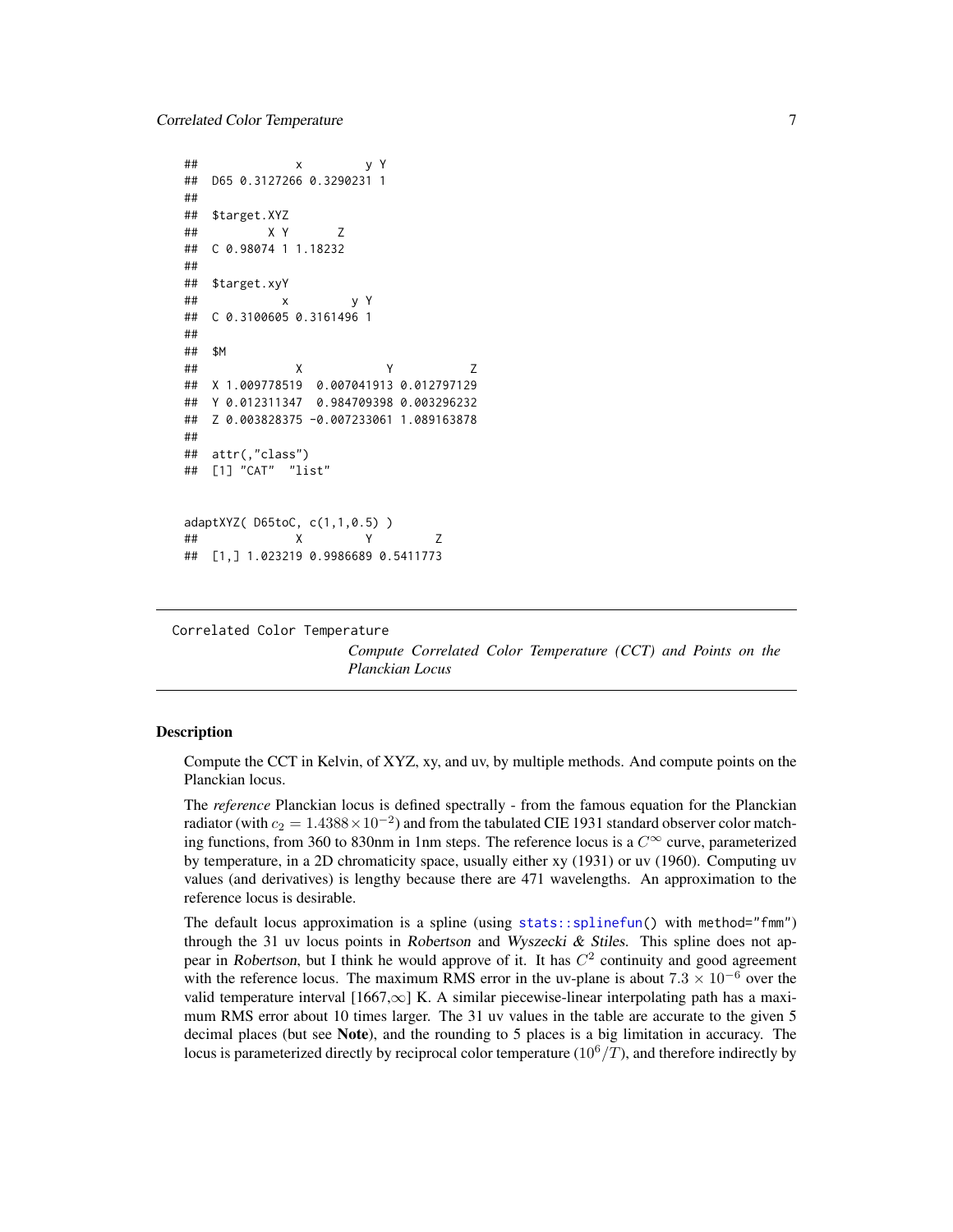<span id="page-7-0"></span>T. We call either of these the *native pameterization* of the locus. See [Planckian Loci.](#page-14-1) The lines that are perpendicular to the locus are called the *native isotherms*.

The second available locus is a quintic spline through 65 points (knots), that were computed and saved with full precision. The maximum RMS error in the uv-plane is about  $7.2 \times 10^{-12}$  over the valid temperature interval  $[1000,\infty]$  K. For this one the 1st and 2nd derivatives were also computed, so the normal vectors at the knots are accurate, and the curve is also  $C<sup>2</sup>$ . See [Planckian Loci.](#page-14-1) The lines that are perpendicular to the locus are also called the *native isotherms*.

Two more families of isotherms are available. The Robertson isotherms are tabulated just like the points on the locus, and a special linear interpolation is used for intermediate temperatures. The McCamy isotherms are defined by a single cubic rational function in xy, and no interpolation is necessary. Each isotherm family *induces* a slightly different parameterization of the locus - the temperature at a locus point is the temperature of the isotherm passing through that point.

The Robertson parameterization is only continuous of class C 0 , but the *geometric continuity* class is  $G^2$ . The McCamy parameterization is as smooth as the locus itself, which is  $C^2$ .

For the Robertson parameterization the valid temperature interval is  $[1667, \infty]$  K. For the McCamy parameterization the valid temperature interval is at most [1621,34530] K, and may be smaller depending on the locus.

#### Usage

```
CCTfromXYZ( XYZ, isotherms='robertson', locus='robertson', strict=FALSE )
CCTfromxy( xy, isotherms='robertson', locus='robertson', strict=FALSE )
CCTfromuv( uv, isotherms='robertson', locus='robertson', strict=FALSE )
```
planckLocus( temperature, locus='robertson', param='robertson', delta=0, space=1960 )

#### **Arguments**

| XYZ       | a numeric Mx3 matrix with XYZ tristimulus values (CIE 1931) in the rows, or<br>a numeric vector that can be converted to such a matrix, by row.                                                                                                                                                                                                                                                                                                     |
|-----------|-----------------------------------------------------------------------------------------------------------------------------------------------------------------------------------------------------------------------------------------------------------------------------------------------------------------------------------------------------------------------------------------------------------------------------------------------------|
| xy        | a numeric Mx2 matrix with xy chromaticity values (CIE 1931) in the rows, or a<br>numeric vector that can be converted to such a matrix, by row.                                                                                                                                                                                                                                                                                                     |
| <b>UV</b> | a numeric Mx2 matrix with uv chromaticity values (CIE UCS 1960) in the rows,<br>or a numeric vector that can be converted to such a matrix, by row.                                                                                                                                                                                                                                                                                                 |
| isotherms | A character vector whose elements match one of the available isotherm fam-<br>ilies: 'robertson', 'mccamy', and 'native'. Matching is partial and case-<br>insensitive. When more than one family is given, a matrix is returned, see Value.<br>When isotherms='native' the isotherms are defined implicitly as lines per-<br>pendicular to the locus, see <b>Details</b> . The character NA (NA_character_) is taken<br>as a synonym for 'native'. |
| locus     | valid values are 'robertson' and 'precision', see above. Matching is partial<br>and case-insensitive.                                                                                                                                                                                                                                                                                                                                               |
| strict    | The CIE considers the CCT of a chromaticity uv to be meaningful only if the<br>distance from uv to the Planckian locus is less than or equal to 0.05 [in CIE<br>UCS 1960]. If strict=FALSE, then this condition is ignored. Otherwise, the<br>distance is computed along the corresponding isotherm, and if it exceeds 0.05<br>the returned CCT is set to NA.                                                                                       |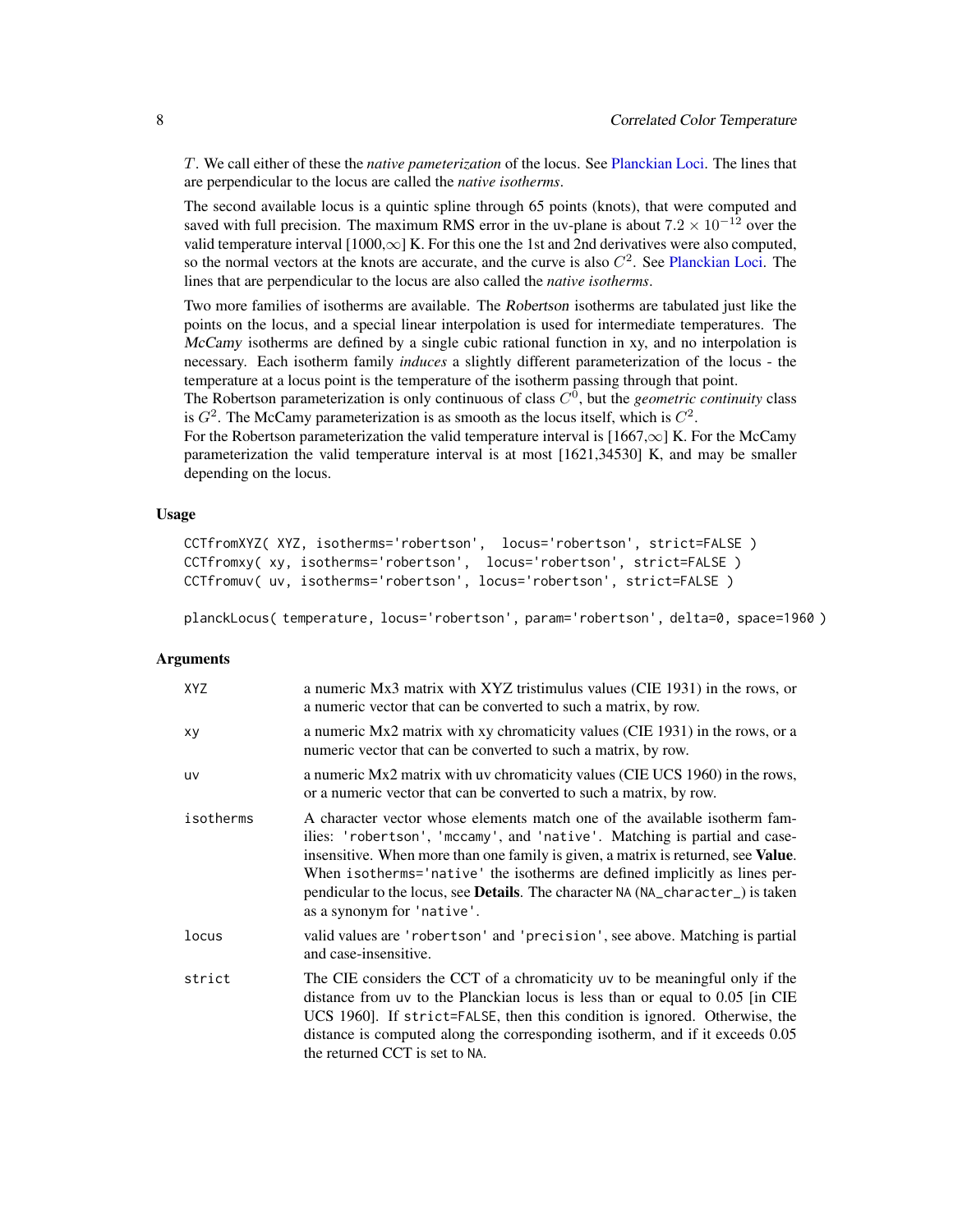<span id="page-8-0"></span>

| temperature | a M-vector of temperatures (in $K$ ) at which to compute points on the Planckian<br>locus, either for $uv, u'v'$ , or $xy$ ; see space.                                                                                                                                                                           |
|-------------|-------------------------------------------------------------------------------------------------------------------------------------------------------------------------------------------------------------------------------------------------------------------------------------------------------------------|
| param       | the desired parameterization of the locus. It can be either 'native', or a param-<br>eterization induced by the 'robertson' or 'mccamy' isotherms. The character<br>NA (NA_character_) is taken as a synonym for 'native'.                                                                                        |
| delta       | a vector of offset distances in uv (CIE UCS 1960), along the corresponding<br>isotherms, from the locus. Positive offsets are above the locus, and negative are<br>below. delta can have length $M$ or 1, where $M$ is the length of temperature.<br>If delta has length 1, that value is replicated to length M. |
| space       | the year of the chromaticity space to return. Valid values are 1960 (the default<br>uv), $1976$ (u'v'), and $1931$ (xy).                                                                                                                                                                                          |

#### Details

Each of the isotherm families correspond to a parameterization of the locus. All this is designed so a round trip: temperature  $\rightarrow$  uv  $\rightarrow$  CCT (with the same choice of isotherm/parameterization) has neglible error.

When isotherms='native' the tangent line at a point on the locus is computed using the deriv= $1$ argument to [stats::splinefun\(](#page-0-0)) and the normal line - the isotherm at the point - is then easily computed from the tangent line.

When isotherms='robertson' or isotherms='mccamy' the locus curve has no effect on the computed CCT. The locus is only used when computing the distance from the given uv point to the locus (along the corresponding isotherm), and therefore only affects the decision whether the CCT is meaningful when strict=TRUE.

#### Value

CCTfromXYZ(), CCTfromxy(), and CCTfromuv() return a numeric vector of length M, or an MxN matrix. It returns a matrix iff length(isotherms) =  $N \ge 2$ , and the column names are set to the isotherm family names. The names or rownames are set to the rownames of the input. In case of error, the element of the vector or matrix is set to NA\_real\_. In case there is an error in the arguments, the functions return NULL. In these functions, the locus is not used unless isotherms='native' or strict=TRUE.

planckLocus() returns an Mx2 matrix with chromaticies in the rows. The column names are set appropriately for the value of space. The row names are set from temperature. In case of a single error, both entries in the row are set to NA\_real\_. In case there is an error in the arguments, the functions return NULL.

#### Note

The lookup table on page 228 in Wyszecki  $\&$  Stiles contains an error at 325 mired, which was corrected by Bruce Lindbloom (see Source).

#### Source

[http://www.brucelindbloom.com/index.html?Eqn\\_XYZ\\_to\\_T.html](http://www.brucelindbloom.com/index.html?Eqn_XYZ_to_T.html)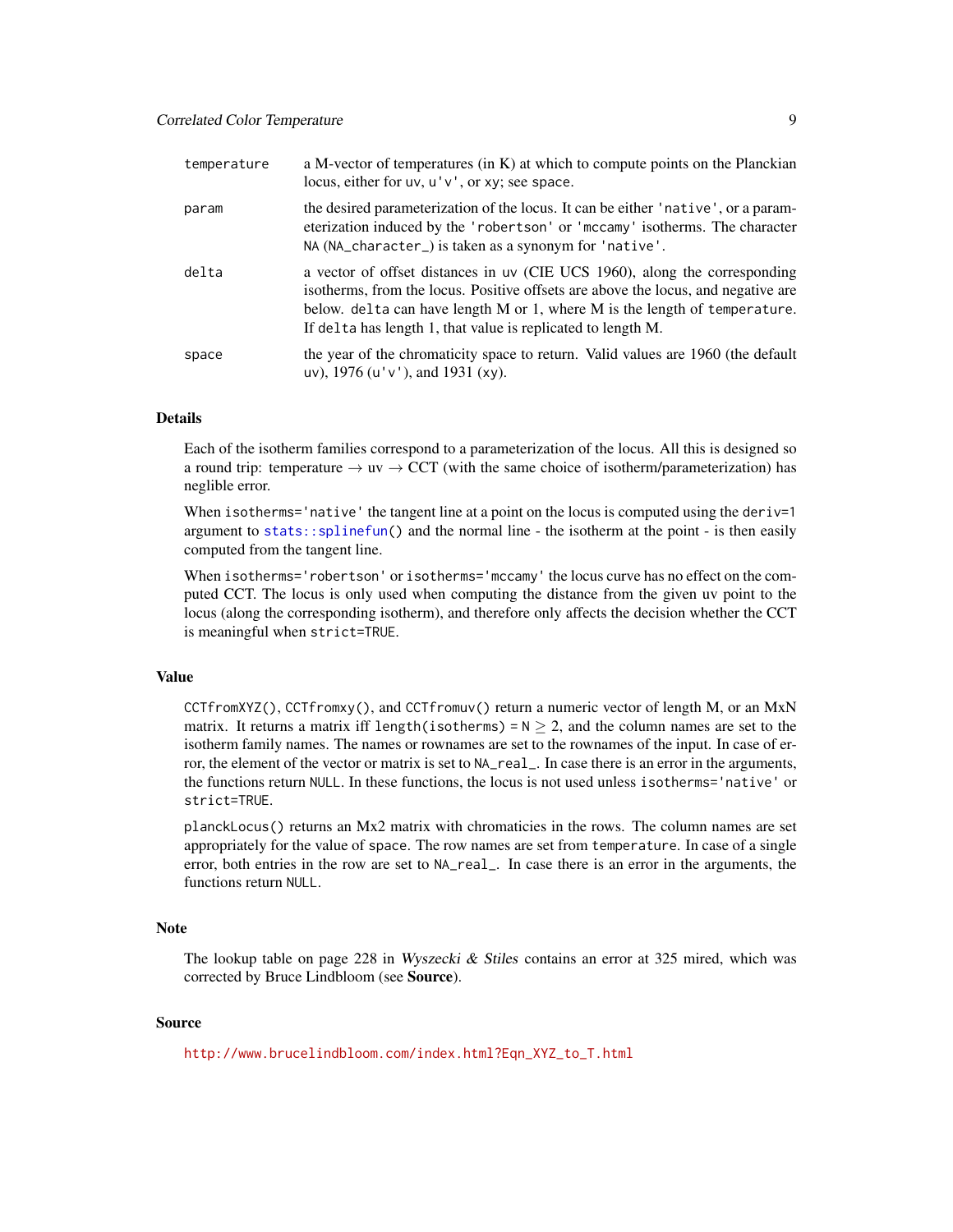#### <span id="page-9-0"></span>References

McCamy, C. S. *Correlated color temperature as an explicit function of chromaticity coordinates*. Color Research & Application. Volume 17. Issue 2. pages 142-144. April 1992.

Robertson, A. R. Computation of correlated color temperature and distribution temperature. Journal of the Optical Society of America. 58. pp. 1528-1535 (1968).

Wyszecki, Günther and W. S. Stiles. Color Science: Concepts and Methods, Quantitative Data and Formulae, Second Edition. John Wiley & Sons, 1982. Table  $1(3.11)$ . pp. 227-228.

#### See Also

```
stats::splinefun(), colorSpec::computeCCT(), RobertsonLocus, PrecisionLocus, the vi-
gnette Correlated Color Temperature Isotherms
```
#### Examples

```
# do a round trip and then compare
temperature = c(5003, 6504)uv = planckLocus( temperature, delta=0.05 )
CCTfromuv( uv ) - temperature
## 2.772227e-05 5.094369e-05
# find some points on the daylight locus, and then their CCT
temperature = seq( 2000, 10000, by=1000 )
xy = daylightLocus( temperature )
cbind( xy, CCT=CCTfromxy(xy,iso='mccamy') )
## x y CCT
## D2000 NA NA NA
## D3000 NA NA NA
## D4000 0.3823436 0.3837663 4005.717
## D5000 0.3457410 0.3586662 4999.998
## D6000 0.3216915 0.3377984 5999.437
## D7000 0.3053570 0.3216459 6997.542
## D8000 0.2937719 0.3092195 7985.318
## D9000 0.2852645 0.2995816 8948.809
## D10000 0.2787996 0.2919672 9881.115
# compare all 3 different isotherms
CCTfromxy( xy, isotherms=c('robertson',NA,'mccamy') )
## Robertson native McCamy
## D2000 NA NA NA
## D3000 NA NA NA
## D4000 4000.096 4000.062 4005.717
## D5000 4999.749 4999.608 4999.998
## D6000 5998.015 5999.242 5999.437
## D7000 6997.858 6998.258 6997.542
## D8000 7997.599 7996.985 7985.318
## D9000 8999.301 8993.811 8948.809
## D10000 9991.920 9992.672 9881.115
```
cbind( default=CCTfromxy(xy), prec.native=CCTfromxy(xy,locus='prec',iso=NA) ) ## default prec.native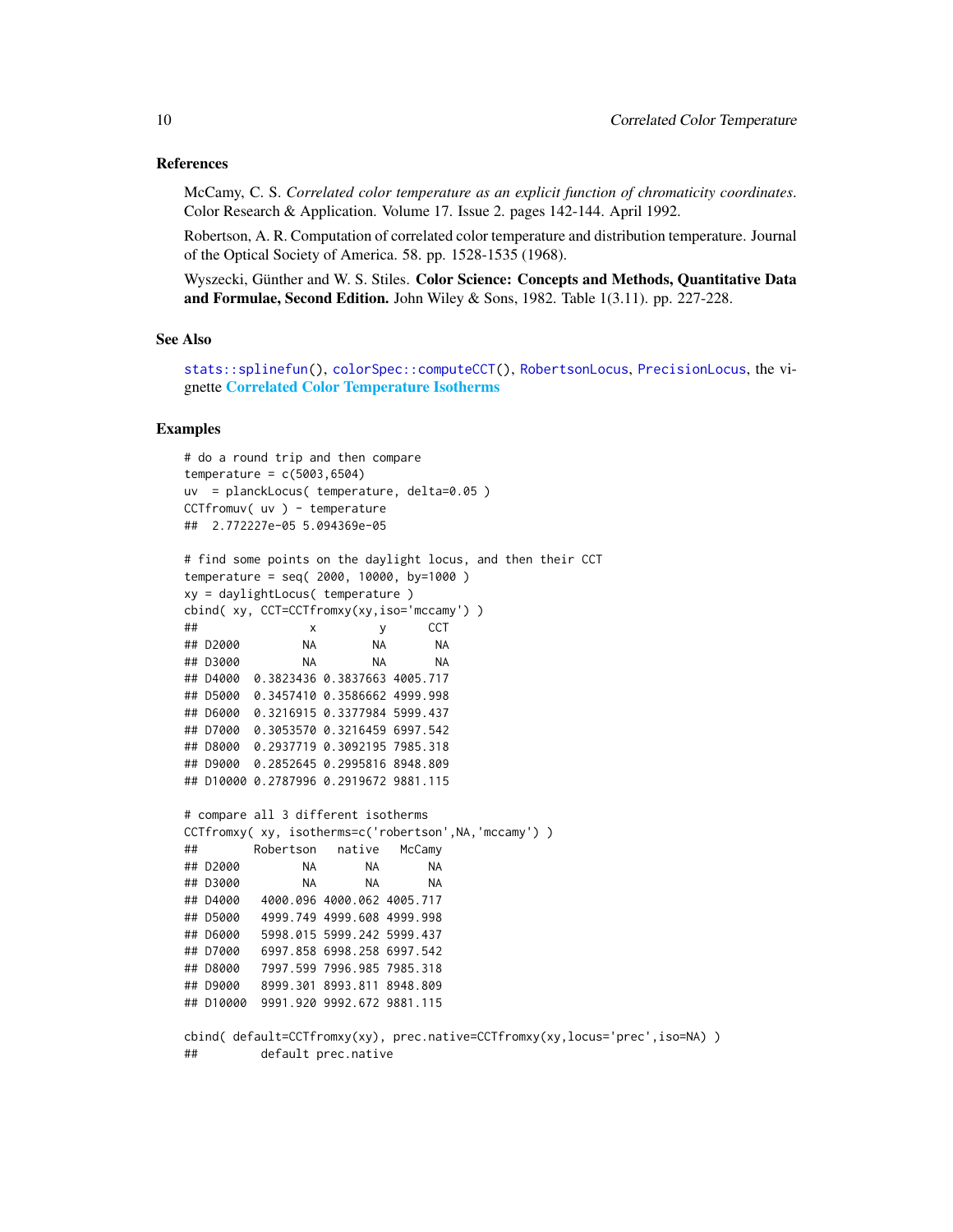#### <span id="page-10-0"></span>daylight the contract of the contract of the contract of the contract of the contract of the contract of the contract of the contract of the contract of the contract of the contract of the contract of the contract of the c

|  | ## 2000K | NА                 | ΝA        |
|--|----------|--------------------|-----------|
|  | ## 3000K | NА                 | <b>NA</b> |
|  | ## 4000K | 4000.096           | 4000.052  |
|  | ## 5000K | 4999.749           | 4999.767  |
|  | ## 6000K | 5998.015           | 5999.097  |
|  | ## 7000K | 6997.858           | 6997.857  |
|  | ## 8000K | 7997.599           | 7997.951  |
|  | ## 9000K | 8999.301           | 8995.835  |
|  |          | ## 10000K 9991.920 | 9992.839  |
|  |          |                    |           |

daylight *Compute Points on the Daylight Locus, in multiple Chromaticity Spaces*

#### Description

Compute points on the daylight locus, in multiple chromaticity spaces

#### Usage

daylightLocus( temperature, space=1931 )

#### Arguments

| temperature | an M-vector of temperatures (in $K$ ) at which to compute points on the daylight<br>locus. The valid temperatures range is 4000K to 25000K; outside this range the<br>output is set to NA. |
|-------------|--------------------------------------------------------------------------------------------------------------------------------------------------------------------------------------------|
| space       | the year of the output chromaticity space desired - valid values are 1931, 1976<br>and 1960. The 1931 is the original and denoted by xy; the others are derived                            |
|             | from it. The 1960 coordinates are usually denoted by uv, and the 1976 coordi-                                                                                                              |
|             | nates by u'v'. The only difference is that $v' = (3/2)v$ .                                                                                                                                 |

#### Value

a numeric Mx2 matrix with xy, uv, or u'v' coordinates in the rows. The colnames of the output are set appropriately.

The names of the temperature are copied to the rownames of the output, unless these names are NULL when the temperatures followed by 'K' are used.

If the input is invalid, the function returns NULL.

#### References

Wyszecki, Günther and W. S. Stiles. Color Science: Concepts and Methods, Quantitative Data and Formulae, Second Edition. John Wiley & Sons, 1982. pp. 145-146.

#### See Also

[uvfromxy\(](#page-20-1))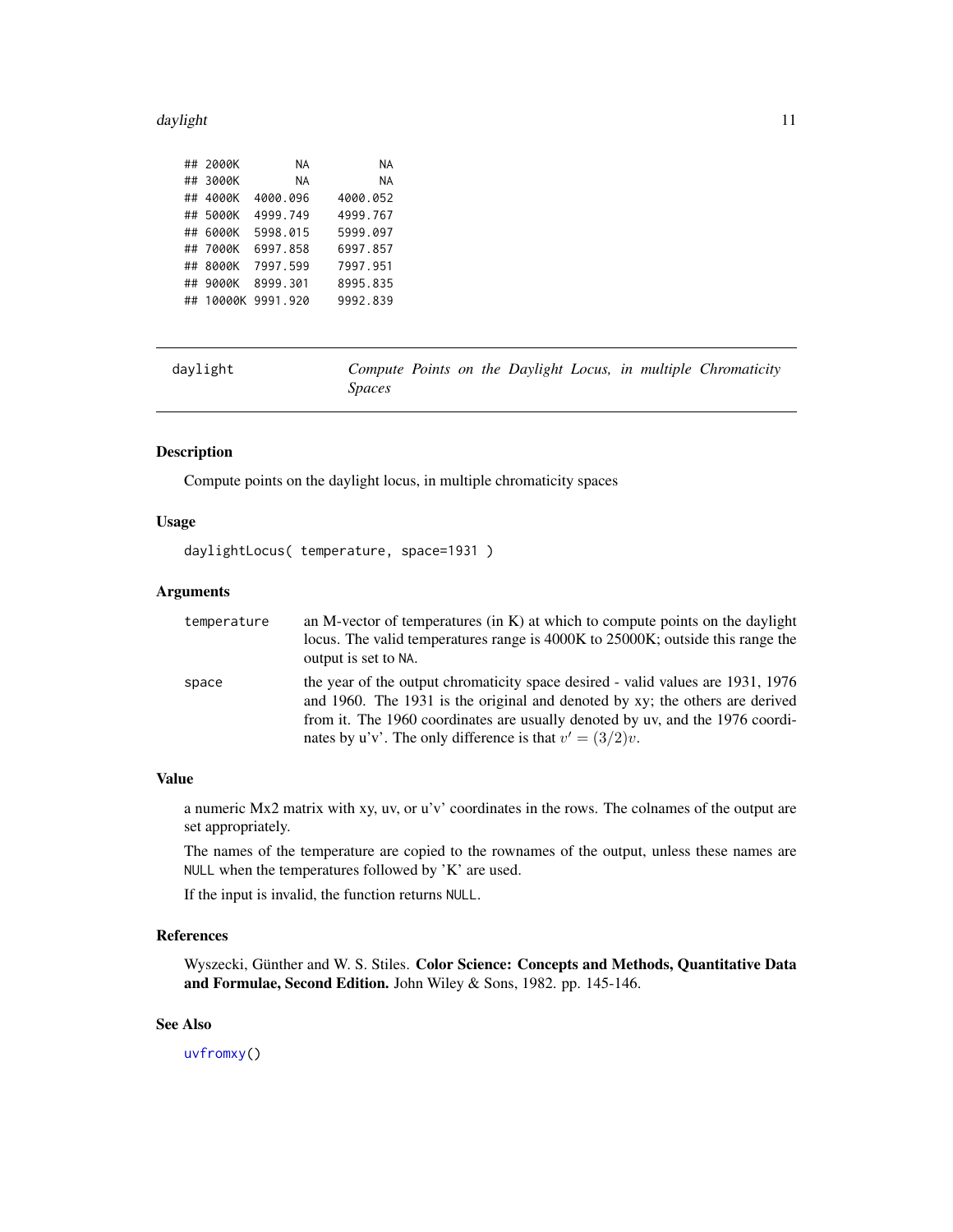#### Examples

```
# find some points on the daylight locus, and then their CCT
temp = seq( 2000, 10000, by=1000 )
xy = daylightLocus( temp )
cbind( xy, CCT=CCTfromxy(xy) )
## x y CCT
## D2000 NA NA NA
## D3000 NA NA NA
## D4000 0.3823436 0.3837663 4000.096
## D5000 0.3457410 0.3586662 4999.749
## D6000 0.3216915 0.3377984 5998.015
## D7000 0.3053570 0.3216459 6997.858
## D8000 0.2937719 0.3092195 7997.599
## D9000 0.2852645 0.2995816 8999.301
## D10000 0.2787996 0.2919672 9991.920
```
DeltaE *Calculate the Color Difference between Two Colors*

#### Description

Calculate Standard CIE Color Differences between two Colors

#### Usage

DeltaE( Lab1, Lab2, metric=1976 )

#### Arguments

| Lab1   | a numeric Nx3 matrix with Lab values in the rows, or a vector that can be con-<br>verted to such a matrix, by row. Lab1 can also be a numeric 3-vector with a<br>single Lab, and it is then replicated to match the size of Lab2.                                                                                                                                               |
|--------|---------------------------------------------------------------------------------------------------------------------------------------------------------------------------------------------------------------------------------------------------------------------------------------------------------------------------------------------------------------------------------|
| Lab2   | a numeric Nx3 matrix with Lab values in the rows, or a vector that can be con-<br>verted to such a matrix, by row. Lab2 can also be a numeric 3-vector with a<br>single Lab, and it is then replicated to match the size of Lab1.                                                                                                                                               |
| metric | a vector of color metric specifiers. Valid values are '1976', '1994', and '2000',<br>which refer to the year the metric was recommended by the CIE. They can<br>also be given as integers, as shown. These metrics are often denoted $\Delta E_{1976}$ ,<br>$\Delta E_{1994}$ , and $\Delta E_{2000}$ . When more than one metric is given, a matrix is returned,<br>see Value. |

#### Value

DeltaE() returns a numeric vector of length N, or an NxM matrix. It returns a matrix iff length(metric)=  $M \geq 2$ ; the column names are set to the metric names. The elements of the output are the pairwise differences, i.e. between row i of Lab1 and row i of Lab2. The names or rownames are set to the rownames of one of the input matrices.

<span id="page-11-0"></span>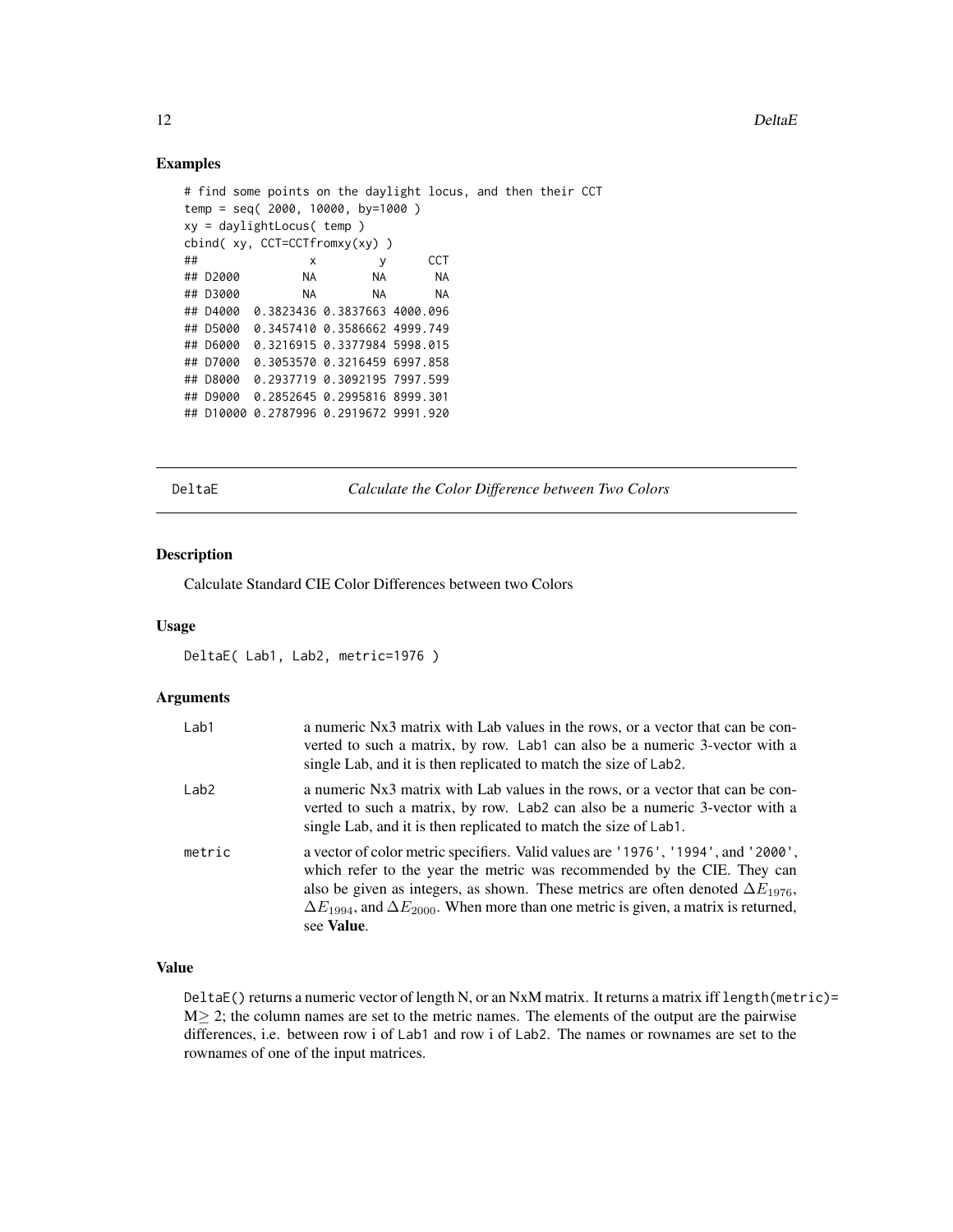#### <span id="page-12-0"></span>from Polar 13

For metric=1976 the distance is simply the Euclidean distance between the two points in Lab, see Hunt p. 111.

For metric=1994 the symmetric variant is used, see Hunt p. 670. There is an asymmetric variant which is not available in this package. The weighting coefficients are for **graphic arts** (not for textiles).

For metric=2000 the distance is insanely complicated, see Hunt p. 671.

All these metrics are *symmetric*, which means that swapping Lab1 and Lab2 does not change the result.

#### References

Hunt, R. W. G. The Reproduction of Colour. 6th Edition. John Wiley & Sons. 2004.

#### Examples

```
DeltaE( c(50,0,0), c(51,2,2, 52,10,11, 46,-13,16) )
## [1] 3 15 21
path = system.file( "extdata/ciede2000testdata.txt", package='spacesXYZ' )
df = read_table( path, sep=' \t t', quote='', head=True )Lab1 = as.matrix(df[, 1:3 ])
Lab2 = as.matrix( df[ , 4:6 ] )
cbind( Lab1, Lab2, DeltaE( Lab1, Lab2, metric=c(1976,2000) ) )[ 1:10, ]
## LAB_L_REF LAB_A_REF LAB_B_REF LAB_L_SAM LAB_A_SAM LAB_B_SAM DeltaE.1976 DeltaE.2000
## [1,] 50.0000 2.6772 -79.7751 50.0000 0.0000 -82.7485 4.0010633 2.0424597
## [2,] 50.0000 3.1571 -77.2803 50.0000 0.0000 -82.7485 6.3141501 2.8615102
## [3,] 50.0000 2.8361 -74.0200 50.0000 0.0000 -82.7485 9.1776999 3.4411906
## [4,] 50.0000 -1.3802 -84.2814 50.0000 0.0000 -82.7485 2.0627008 0.9999989
## [5,] 50.0000 -1.1848 -84.8006 50.0000 0.0000 -82.7485 2.3695707 1.0000047
## [6,] 50.0000 -0.9009 -85.5211 50.0000 0.0000 -82.7485 2.9152927 1.0000130
## [7,] 50.0000 0.0000 0.0000 50.0000 -1.0000 2.0000 2.2360680 2.3668588
## [8,] 50.0000 -1.0000 2.0000 50.0000 0.0000 0.0000 2.2360680 2.3668588
## [9,] 50.0000 2.4900 -0.0010 50.0000 -2.4900 0.0009 4.9800004 7.1791720
## [10,] 50.0000 2.4900 -0.0010 50.0000 -2.4900 0.0010 4.9800004 7.1791626
```
fromPolar *Convert CIE Lab and Luv from Polar Form to Rectangular Form*

#### <span id="page-12-1"></span>Description

Convert the Polar Form of CIE Lab and Luv to Rectangular Form

#### Usage

```
LabfromLCHab( LCHab )
LuvfromLCHuv( LCHuv )
```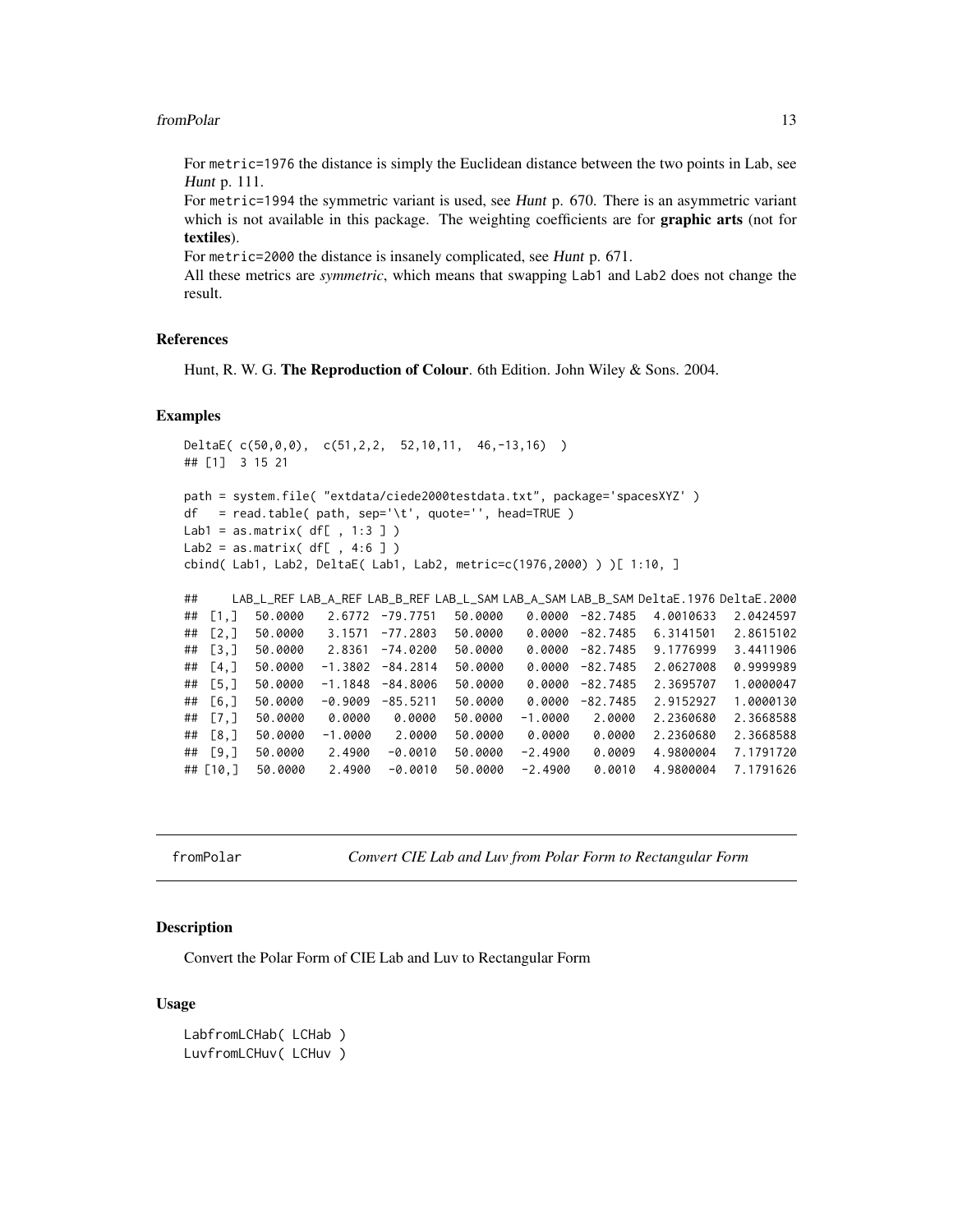#### <span id="page-13-0"></span>Arguments

| LCHab | a numeric Nx3 matrix with CIE LCHab coordinates in the rows, or a vector that<br>can be converted to such a matrix, by row. The hue angle H must be in degrees. |
|-------|-----------------------------------------------------------------------------------------------------------------------------------------------------------------|
| LCHuv | a numeric Nx3 matrix with CIE LCHuv coordinates in the rows, or a vector that                                                                                   |
|       | can be converted to such a matrix, by row. The hue angle H must be in degrees.                                                                                  |

#### Value

LabfromLCHab() returns a numeric Nx3 matrix with CIE Lab coordinates in the rows.

LuvfromLCHuv() returns a numeric Nx3 matrix with CIE Luv coordinates in the rows.

In both cases, the rownames are copied from input to output. If the input is invalid, the functions return NULL.

#### References

Wikipedia. CIE 1931 color space. [https://en.wikipedia.org/wiki/CIE\\_1931\\_color\\_space](https://en.wikipedia.org/wiki/CIE_1931_color_space)

#### See Also

[LCHabfromLab\(](#page-18-1)), [LCHuvfromLuv\(](#page-18-1))

#### Examples

LabfromLCHab( c(50,10,45) ) ## L a b ## [1,] 50 7.071068 7.071068 # on line with slope 1

fromXYZ *Convert from XYZ to other Color Spaces*

#### <span id="page-13-1"></span>Description

Convert from XYZ to other Color Spaces

#### Usage

```
xyYfromXYZ( XYZ )
LabfromXYZ( XYZ, white )
LuvfromXYZ( XYZ, white )
```
#### Arguments

| XYZ   | a numeric Nx3 matrix with CIE XYZ coordinates in the rows, or a vector that                                                                                     |
|-------|-----------------------------------------------------------------------------------------------------------------------------------------------------------------|
|       | can be converted to such a matrix, by row.                                                                                                                      |
| white | a numeric 3-vector giving the XYZ of reference white; all 3 numbers must be<br>positive, white can also be a character string with the name of a standard illu- |
|       | minant, which is passed to standard XYZ() to get the XYZ.                                                                                                       |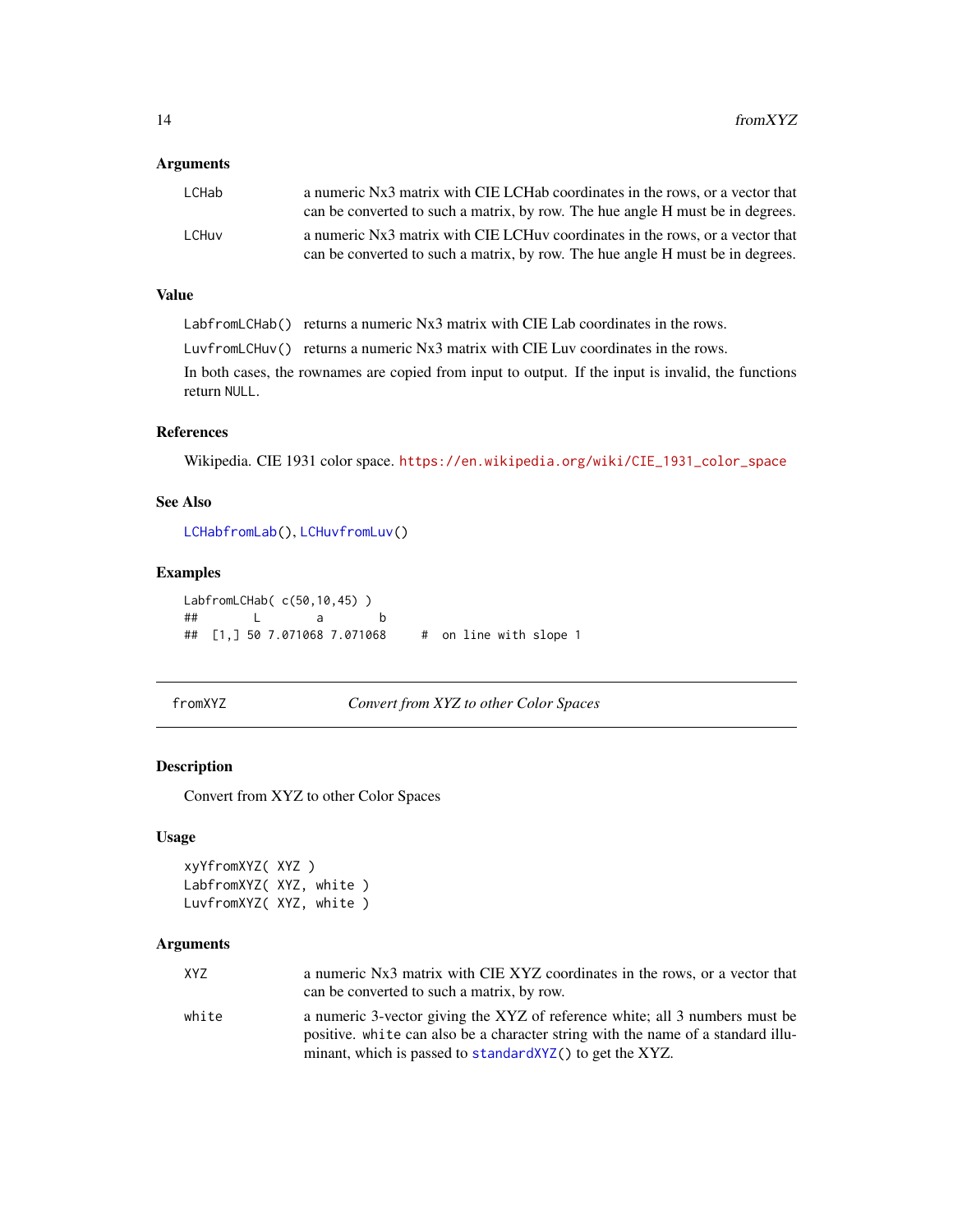#### <span id="page-14-0"></span>Value

| xyYfromXYZ() | returns a numeric Nx3 matrix with CIE xyY coordinates in the rows. If the sum<br>$X+Y+Z==0$ , xy are set to NA. |
|--------------|-----------------------------------------------------------------------------------------------------------------|
| LabfromXYZ() | returns a numeric Nx3 matrix with CIE Lab coordinates in the rows                                               |
| LuvfromXYZ() | returns a numeric Nx3 matrix with CIE Luv coordinates in the rows                                               |
|              | In all cases, the rownames are copied from input to output. If the input is invalid, the functions              |
| return NULL. |                                                                                                                 |

#### References

Wikipedia. CIE 1931 color space. [https://en.wikipedia.org/wiki/CIE\\_1931\\_color\\_space](https://en.wikipedia.org/wiki/CIE_1931_color_space)

#### See Also

[standardXYZ\(](#page-16-1))

#### Examples

```
D65 = standardXYZ( 'D65' )
xyYfromXYZ( D65 )
## x y Y
## D65 0.3127266 0.3290231 1 # probably not familiar
round( xyYfromXYZ(D65), 4 )
## x y Y
                       # probably more familiar
LabfromXYZ( 0.18*D65, D65 ) # 18% gray card
## L a b
## D65 49.49611 0 0 # exactly neutral, and L is about 50
D50 = standardXYZ( 'D50' )
LabfromXYZ( D50, D65 )
## L a b
## D50 100 2.399554 17.65321 # D50 is far from neutral (yellowish) in D65 viewing environment
```
Planckian Loci *Planckian Loci - stored as Lookup Tables*

#### <span id="page-14-1"></span>Description

| RobertsonLocus | the table from Robertson, with 31 points from 0 to 600 mired |
|----------------|--------------------------------------------------------------|
| PrecisionLocus | a precomputed table, with 65 points from 0 to 1000 mired     |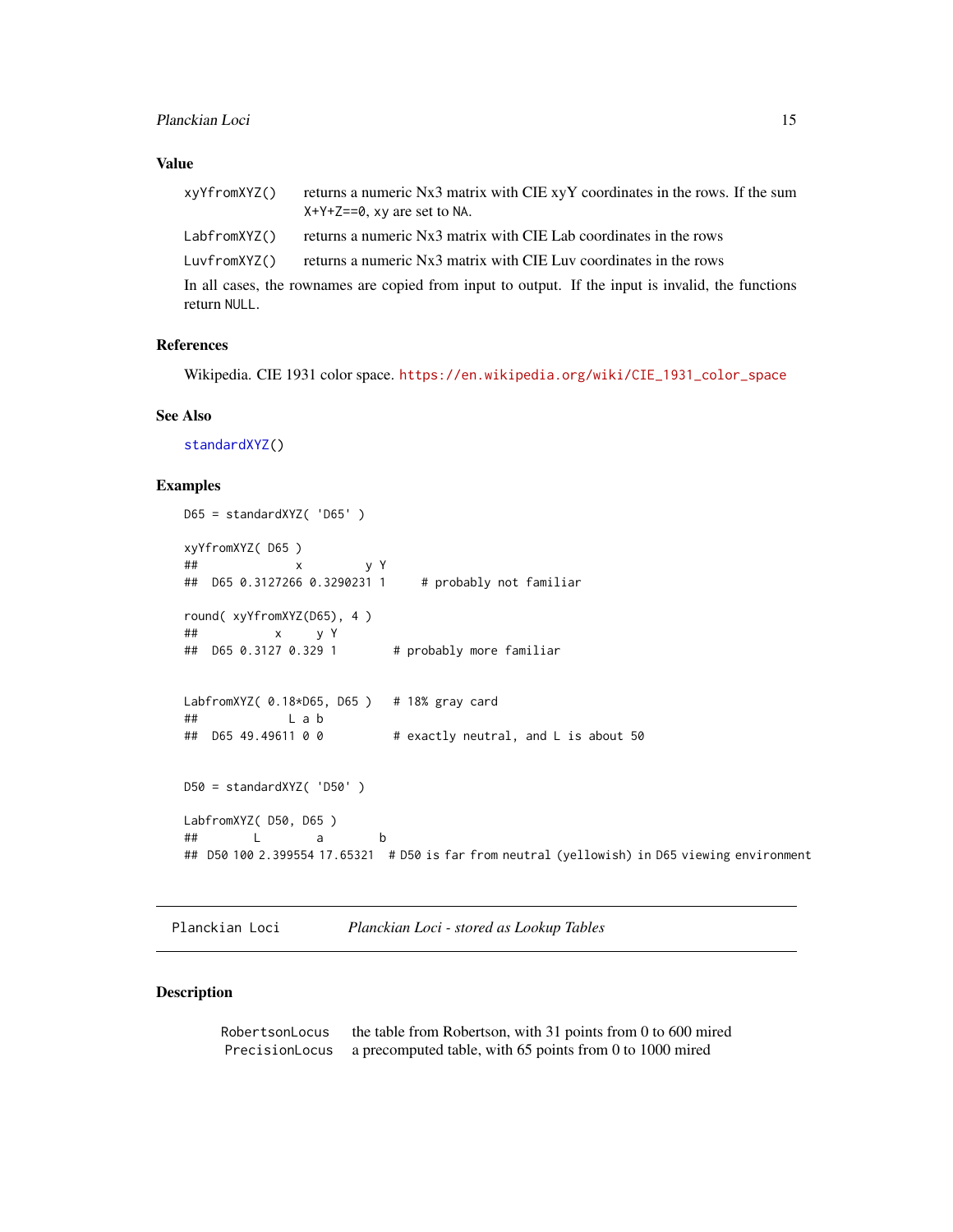#### <span id="page-15-0"></span>Format

Both objects are data.frames with these columns

- mired the reciprocal temperature  $10^6/T$
- u the u chromaticity, in 1960 CIE
- v the v chromaticity, in 1960 CIE

The PrecisionLocus data.frame has these additional columns:

- up the 1st derivative of u with respect to mired
- $vp$  the 1st derivative of v with respect to mired
- upp the 2nd derivative of u with respect to mired
- $vpp$  the 2nd derivative of  $v$  with respect to mired

#### Details

For RobertsonLocus, the values are taken from Wyszecki & Stiles. The lookup table on page 228 contains an error at 325 mired, which was corrected by Bruce Lindbloom (see Source).

For PrecisionLocus, the chromaticity values u and v are computed from first principles, from the famous equation for the Planckian radiator (with  $c_2 = 1.4388 \times 10^{-2}$ ) and from the tabulated CIE 1931 standard observer color matching functions, by summing from 360 to 830nm. Let  $\beta$  denote the reciprocal temperature  $10^6/T$ . We think of u as a function  $u(\beta)$ . The column up is  $u'(\beta)$ , and upp is  $u''(\beta)$ . And similarly for v. The derivatives are computed from first principles, by summing the derivatives of the Planckian formula from 360 to 830nm. This includes the limiting case  $\beta = 0$ .

When this package is loaded (during . onLoad()), cubic splines are computed from RobertsonLocus, using [stats::splinefun\(](#page-0-0)) with method="fmm"). And quintic splines are computed from PrecisionLocus. Both splines are  $C^2$  continuous.

#### Source

[http://www.brucelindbloom.com/index.html?Eqn\\_XYZ\\_to\\_T.html](http://www.brucelindbloom.com/index.html?Eqn_XYZ_to_T.html)

#### References

Robertson, A. R. Computation of correlated color temperature and distribution temperature. Journal of the Optical Society of America. 58. pp. 1528-1535. 1968.

Wyszecki, Günther and W. S. Stiles. Color Science: Concepts and Methods, Quantitative Data and Formulae, Second Edition. John Wiley & Sons, 1982. Table 1(3.11). pp. 227-228.

#### See Also

[CCTfromuv\(](#page-6-1)), [planckLocus\(](#page-6-1))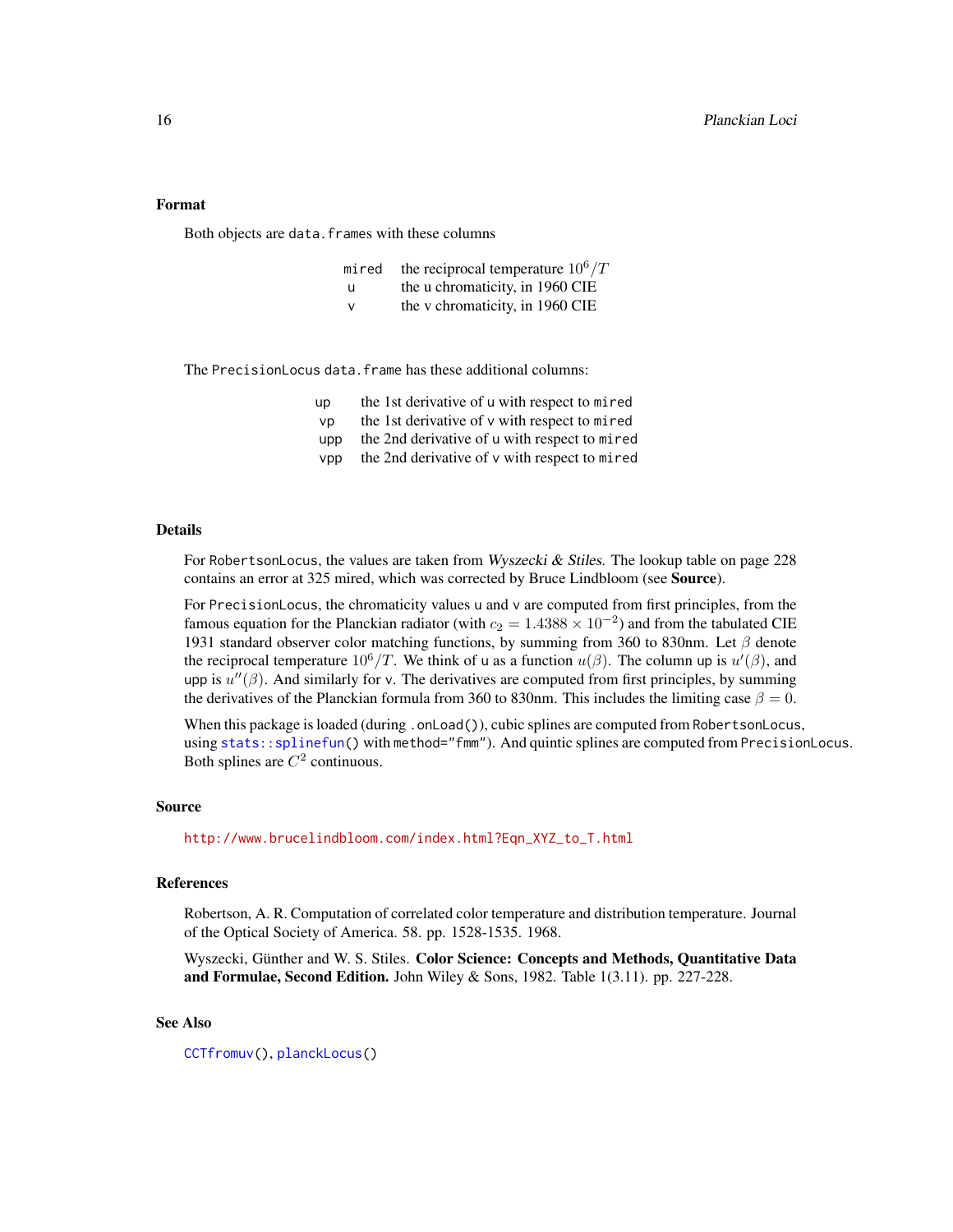#### <span id="page-16-0"></span>standardXYZ 17

#### Examples

```
RobertsonLocus[ 1:10, ]
## mired u v
## 1 0 0.18006 0.26352
## 2 10 0.18066 0.26589
## 3 20 0.18133 0.26846
## 4 30 0.18208 0.27119
## 5 40 0.18293 0.27407
## 6 50 0.18388 0.27709
## 7 60 0.18494 0.28021
## 8 70 0.18611 0.28342
## 9 80 0.18740 0.28668
## 10 90 0.18880 0.28997
PrecisionLocus[ 1:10, ]
## mired u v up vp upp vpp
## 1 0 0.1800644 0.2635212 5.540710e-05 0.0002276279 7.115677e-07 1.977793e-06
## 2 10 0.1806553 0.2658948 6.291429e-05 0.0002469232 7.900243e-07 1.873208e-06
## 3 20 0.1813253 0.2684554 7.120586e-05 0.0002649377 8.679532e-07 1.722425e-06
## 4 30 0.1820820 0.2711879 8.026143e-05 0.0002812384 9.423039e-07 1.531723e-06
## 5 40 0.1829329 0.2740733 9.002982e-05 0.0002954676 1.010028e-06 1.309700e-06
## 6 50 0.1838847 0.2770894 1.004307e-04 0.0003073613 1.068393e-06 1.066350e-06
## 7 60 0.1849432 0.2802122 1.113592e-04 0.0003167582 1.115240e-06 8.120582e-07
## 8 70 0.1861132 0.2834161 1.226923e-04 0.0003235990 1.149155e-06 5.566812e-07
## 9 80 0.1873980 0.2866757 1.342971e-04 0.0003279171 1.169532e-06 3.088345e-07
## 10 90 0.1887996 0.2899664 1.460383e-04 0.0003298241 1.176525e-06 7.543963e-08
```
<span id="page-16-1"></span>standardXYZ *Query the Standardized XYZ and xy values of Standard Illuminants and Whitepoints*

#### Description

In careful calcuations with standard illuminants and whitepoints, it is often helpful to have the 'official' values of XYZ and xy, i.e. with the right number of decimal places.

#### Usage

```
standardXYZ( name )
```

```
standardxy( name )
```
#### Arguments

name a subvector of c('A','B','C','C.NBS','C.NTSC','C.JOSA','D50','D50.ICC', 'D55','D60','D65','D75','E','F2','F7','F11','ACES','DCI'), which are the names of some standard illuminants and white points. Matching is partial and case-insensitive. name can also be NULL or '\*' which means to return *all* available data.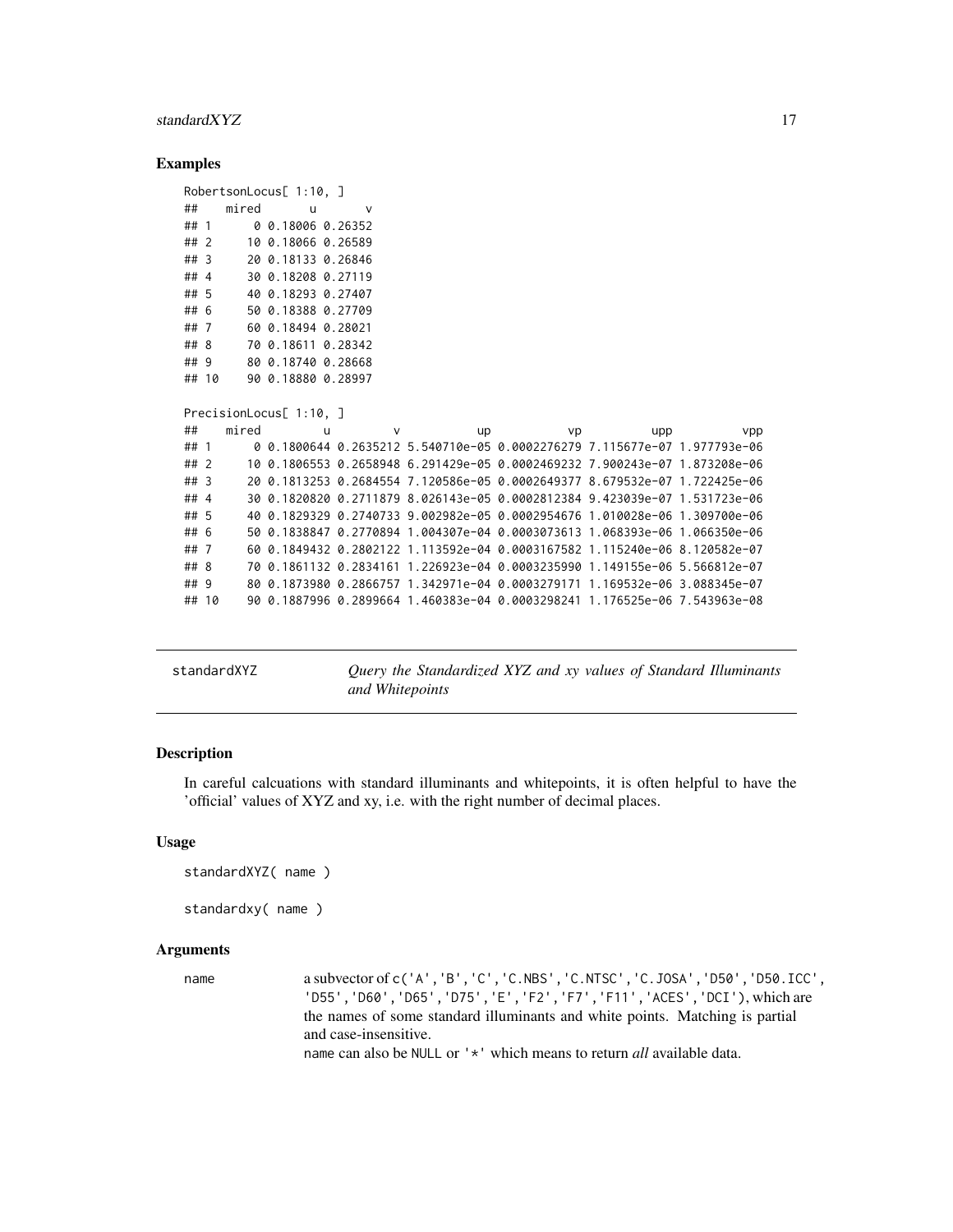#### Details

All XYZ values are taken from the ASTM publication in **References**, except B which is taken from Wyszecki & Stiles and D50.ICC which is taken from ICC publications.

xy values were taken from CIE, BT.709, SMPTE EG 432-1, and TB-2018-001. For D65 the values in CIE and BT.709 disagree; the former has 5 digits and the latter has 4. We have selected the value in BT.709 (page 3) since is far more commonly used. Three of the Illuminant C variants are rarely used and obsolete.

#### Value

standardXYZ() returns an Mx3 matrix where M is the length of name. But if name is NULL or  $'$ , M is the number of records available. Each row filled with the official XYZ, but if the illuminant name is not recognized or if there is no data, the row is all NAs. The output XYZ is normalized so that  $Y=1$ . The matrix rownames are set to the full illuminant names, and colnames to  $c(Y, Y', Y', 'Z')$ .

Similarly, standardxy() returns an Mx2 matrix with colnames set to c('x','y').

#### Warning

The returned XYZs are normalized so that  $Y=1$ . In other color domains, it is common to normalize so that Y=100; in these cases be sure to multiply by 100.

Some illuminants have no standard XYZ available and some have no standard xy. In these cases, the rows are filled with NAs.

#### References

ASTM E 308 - 01. Standard Practice for Computing the Colors of Objects by Using the CIE System. 2001.

BT.709. Parameter values for the HDTV standards for production and international programme exchange. June 2015.

CIE 015:2004 - Colorimetry, 3rd edition. International Commission on Illumination (CIE). Vienna Austria. Technical Report. 2004.

Günther Wyszecki and W. S. Stiles. Color Science: Concepts and Methods, Quantitative Data and Formulae, Second Edition. John Wiley & Sons, 1982. Table I(3.3.8) p. 769.

TB-2018-001. Derivation of the ACES White Point CIE Chromaticity Coordinates. The Academy of Motion Picture Arts and Sciences. Science and Technology Council. Academy Color Encoding System (ACES) Project. June 15, 2018.

SMPTE RP 431-2. D-Cinema Quality - Reference Projector and Environment for the Display of DCDM in Review Rooms and Theaters. 2011.

#### Examples

```
standardXYZ( c('a','d50','D50.ICC','D65') )
# X Y Z
# A 1.0985000 1 0.3558500
# D50 0.9642200 1 0.8252100
# D50.ICC 0.9642029 1 0.8249054
# D65 0.9504700 1 1.0888300
```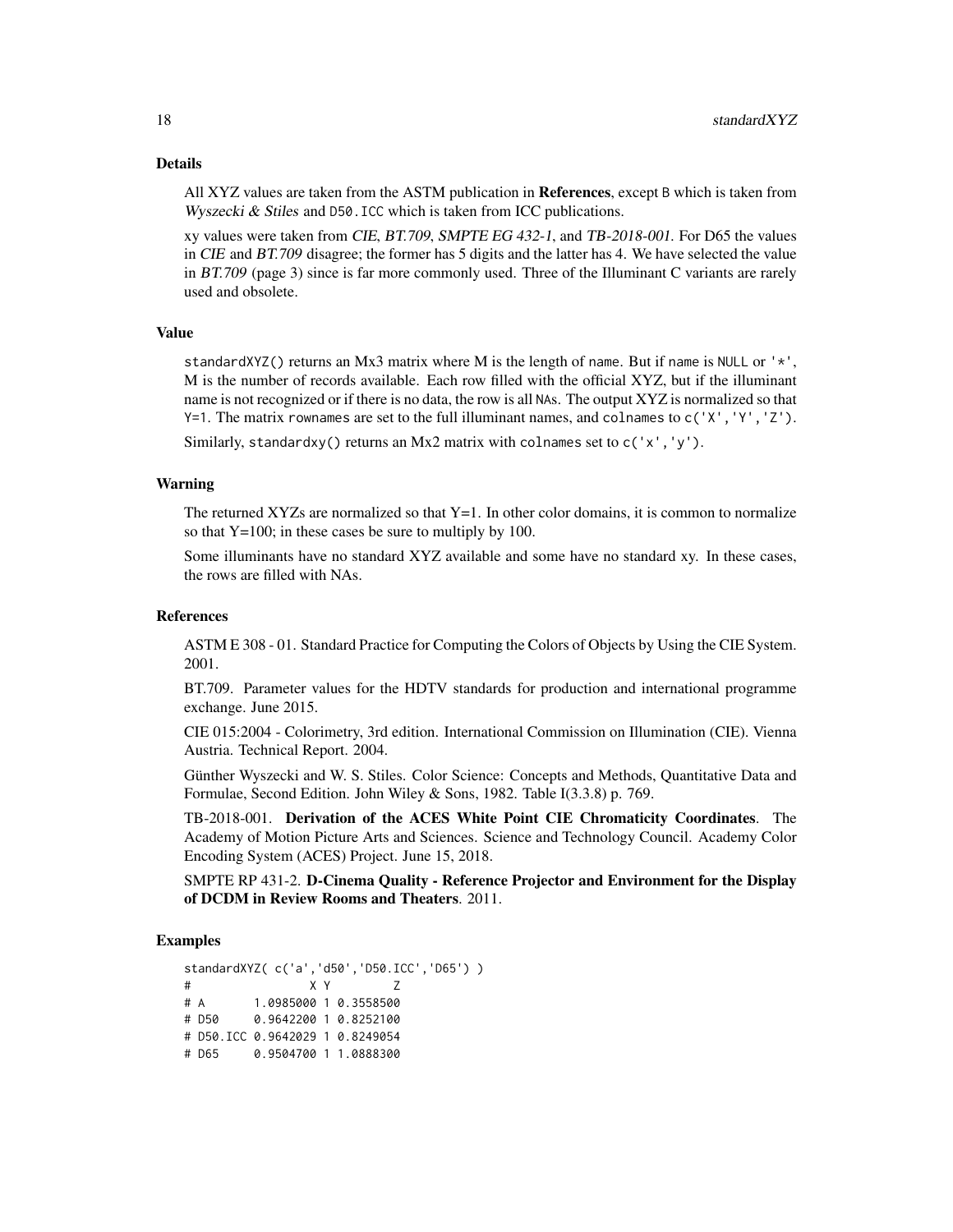<span id="page-18-0"></span>toPolar to the contract of the contract of the contract of the contract of the contract of the contract of the contract of the contract of the contract of the contract of the contract of the contract of the contract of the

```
standardxy( c('a','D65','D60','D60.ACES','E','F2') )
# x y
# A 0.44758 0.40745
# D65 0.31270 0.32900
# D60 0.32163 0.33774
# D60.ACES 0.32168 0.33767
# E 0.33333 0.33333
# F2 NA NA
```
toPolar *Convert CIE Lab and Luv to Polar Form*

#### <span id="page-18-1"></span>Description

Convert the Rectangular Form of CIE Lab and Luv to Polar Form

#### Usage

```
LCHabfromLab( Lab )
LCHuvfromLuv( Luv )
```
#### Arguments

| Lab | a numeric Nx3 matrix with CIE Lab coordinates in the rows, or a vector that can<br>be converted to such a matrix, by row. |
|-----|---------------------------------------------------------------------------------------------------------------------------|
| Luv | a numeric Nx3 matrix with CIE Luv coordinates in the rows, or a vector that can<br>be converted to such a matrix, by row. |

#### Value

a numeric Nx3 matrix with LCH coordinates in the rows. The lightness L is simply copied from input to output. The chroma C corresponds to radius in polar coordinates, and the hue H corresponds to theta. H is in degrees, not radians. The rownames are copied from input to output.

#### References

Wikipedia. CIE 1931 color space. [https://en.wikipedia.org/wiki/CIE\\_1931\\_color\\_space](https://en.wikipedia.org/wiki/CIE_1931_color_space)

#### See Also

[LabfromLCHab\(](#page-12-1)), [LuvfromLCHuv\(](#page-12-1))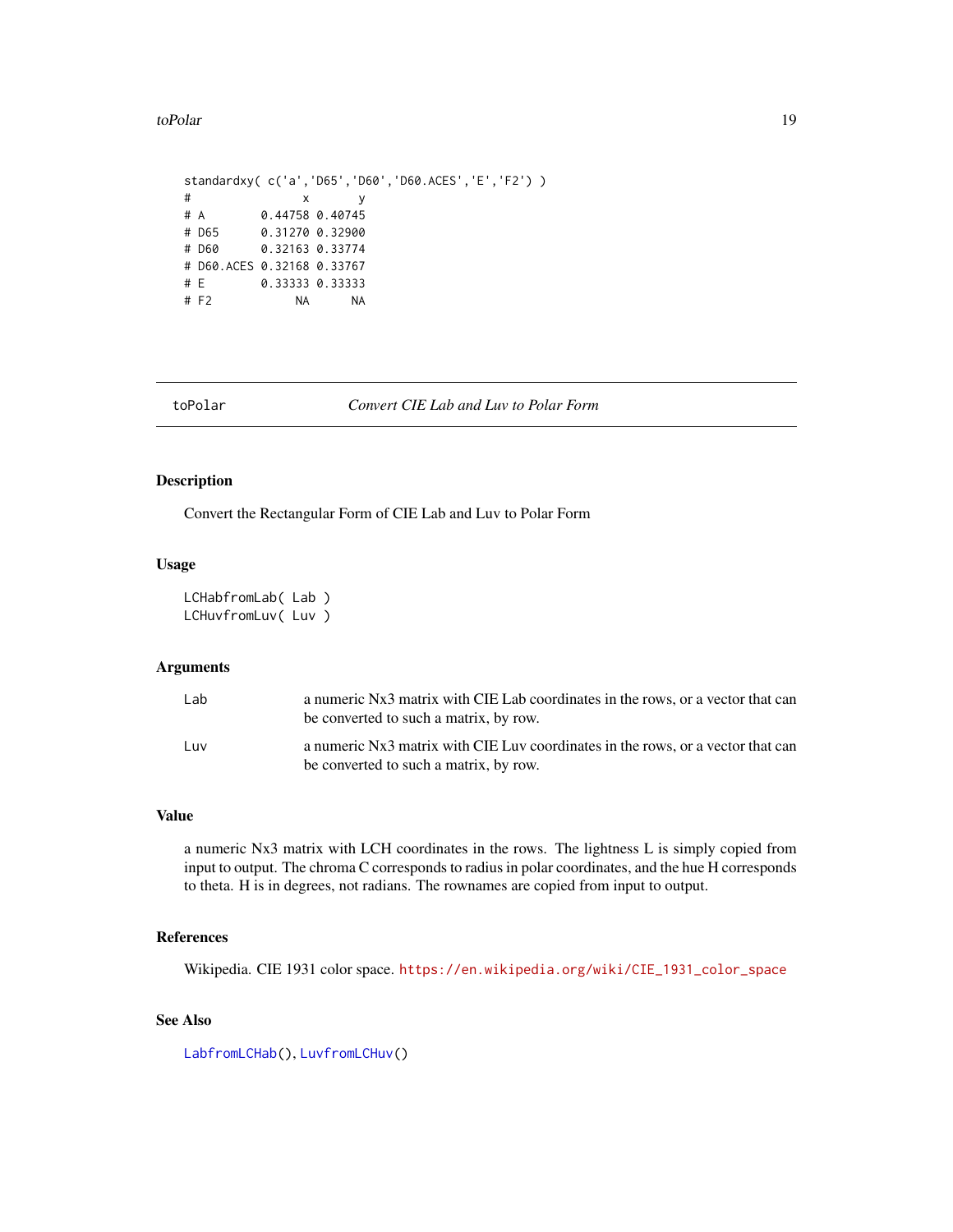#### Examples

```
LCHabfromLab(c(50,0,0)) # a neutral gray
## L Cab Hab
## [1,] 50 0 0 # Hue is undefined, but set to 0
LCHabfromLab( c(50,0,20) )
## L Cab Hab<br>## [1,] 50 20 90
                            # 90 degrees, on yellow axis
LCHabfromLab( c(50,0,-20) )
## L Cab Hab<br>## [1,] 50 20 270
                            # 270 degrees, on blue axis
```
#### toXYZ *Convert other Color Spaces to XYZ*

#### Description

Convert other Color Spaces to XYZ

#### Usage

```
XYZfromxyY( xyY )
XYZfromLab( Lab, white )
XYZfromLuv( Luv, white )
```
#### Arguments

| xyY   | a numeric Nx3 matrix with CIE xyY coordinates in the rows, or a vector that<br>can be converted to such a matrix, by row.                                                                 |
|-------|-------------------------------------------------------------------------------------------------------------------------------------------------------------------------------------------|
| Lab   | a numeric Nx3 matrix with CIE Lab coordinates in the rows, or a vector that can<br>be converted to such a matrix, by row.                                                                 |
| Luv   | a numeric Nx3 matrix with CIE Luv coordinates in the rows, or a vector that can<br>be converted to such a matrix, by row.                                                                 |
| white | a numeric 3-vector giving the XYZ of reference white. white can also be<br>a character string with the name of a standard illuminant, which is passed to<br>standardXYZ() to get the XYZ. |

#### Value

a numeric Nx3 matrix with XYZ coordinates in the rows. The rownames are copied from input to output.

In XYZfromxyY() if y==0 then X and Z are set to NA. Exception: Y==0 is treated as a special case (pure black); x and y are ignored, and XYZ are all set to 0.

<span id="page-19-0"></span>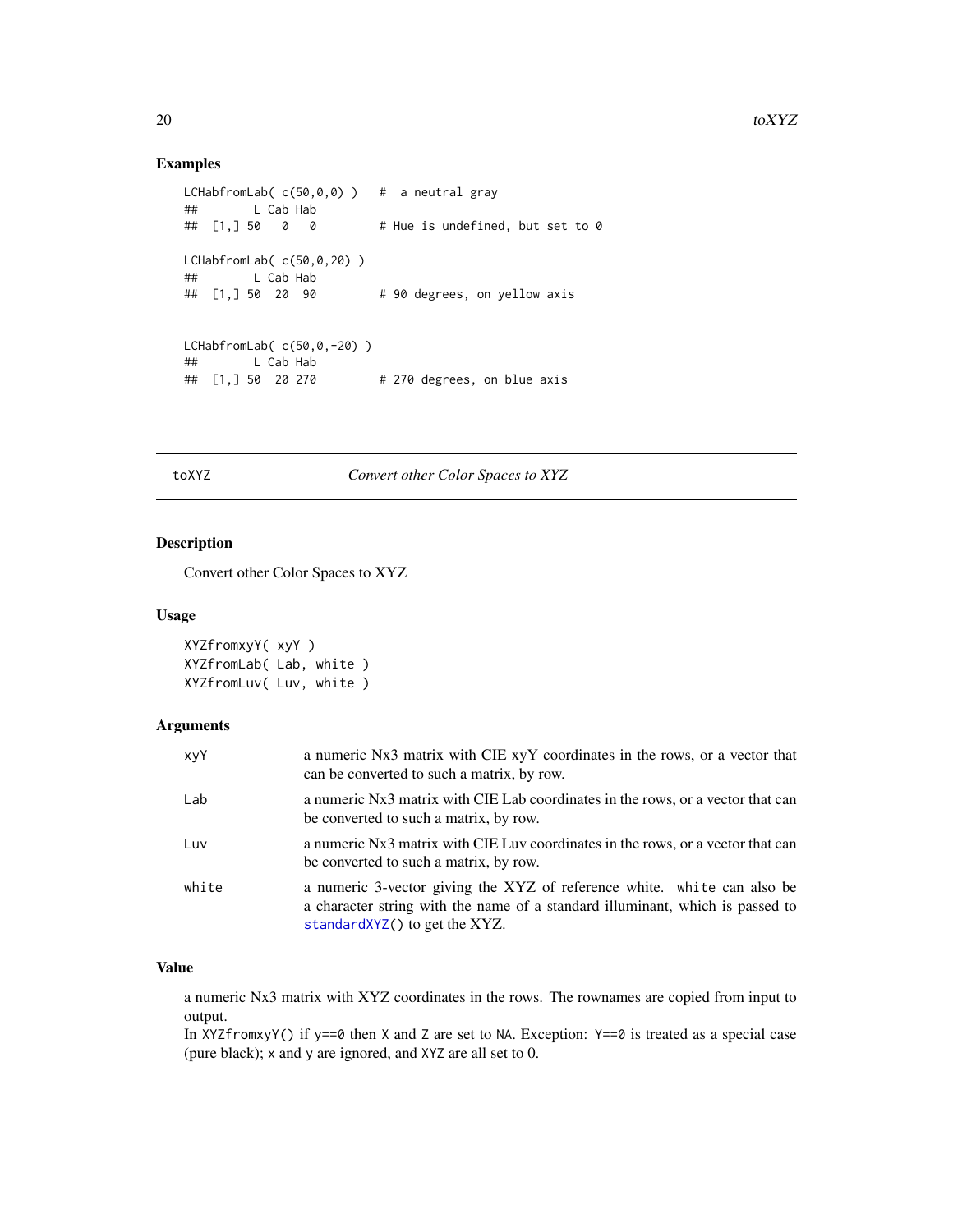#### <span id="page-20-0"></span>uvfrom 21

#### References

Wikipedia. CIE 1931 color space. [https://en.wikipedia.org/wiki/CIE\\_1931\\_color\\_space](https://en.wikipedia.org/wiki/CIE_1931_color_space)

#### See Also

[standardXYZ\(](#page-16-1))

#### Examples

```
XYZfromxyY(c(0.310897, 0.306510, 74.613450))
## X Y Z
## [1,] 75.68137 74.61345 93.13427
XYZfromLab( c(50,2,-3), 'D50' )
## X Y Z
## [1,] 0.1813684 0.1841865 0.1643335
```
uvfrom *Convert from XYZ or xy to Uniform Chromaticity Spaces*

### <span id="page-20-1"></span>Description

Convert from XYZ or xy to Uniform Chromaticity Spaces

#### Usage

```
uvfromXYZ( XYZ, space=1976 )
```
uvfromxy( xy, space=1976 )

#### Arguments

| XYZ   | a numeric Nx3 matrix with CIE XYZ coordinates in the rows, or a vector that<br>can be converted to such a matrix, by row.                                                                                                                                                                                                                                                                                                             |
|-------|---------------------------------------------------------------------------------------------------------------------------------------------------------------------------------------------------------------------------------------------------------------------------------------------------------------------------------------------------------------------------------------------------------------------------------------|
| XV    | a numeric Nx2 matrix with CIE xy coordinates in the rows, or a vector that can<br>be converted to such a matrix, by row.                                                                                                                                                                                                                                                                                                              |
| space | the year of the space of output uv desired - valid spaces are 1976 and 1960. The<br>default space=1976 has largely superseded space=1960, but the latter is still<br>used for computing Correlated Color Temperature; see CCTfromuv(). The 1976<br>space is used in the function LuvfromXYZ(). The 1960 coordinates are usually<br>denoted by uv, and the 1976 coordinates by $u'v'$ . The only difference is that<br>$v' = (3/2)v$ . |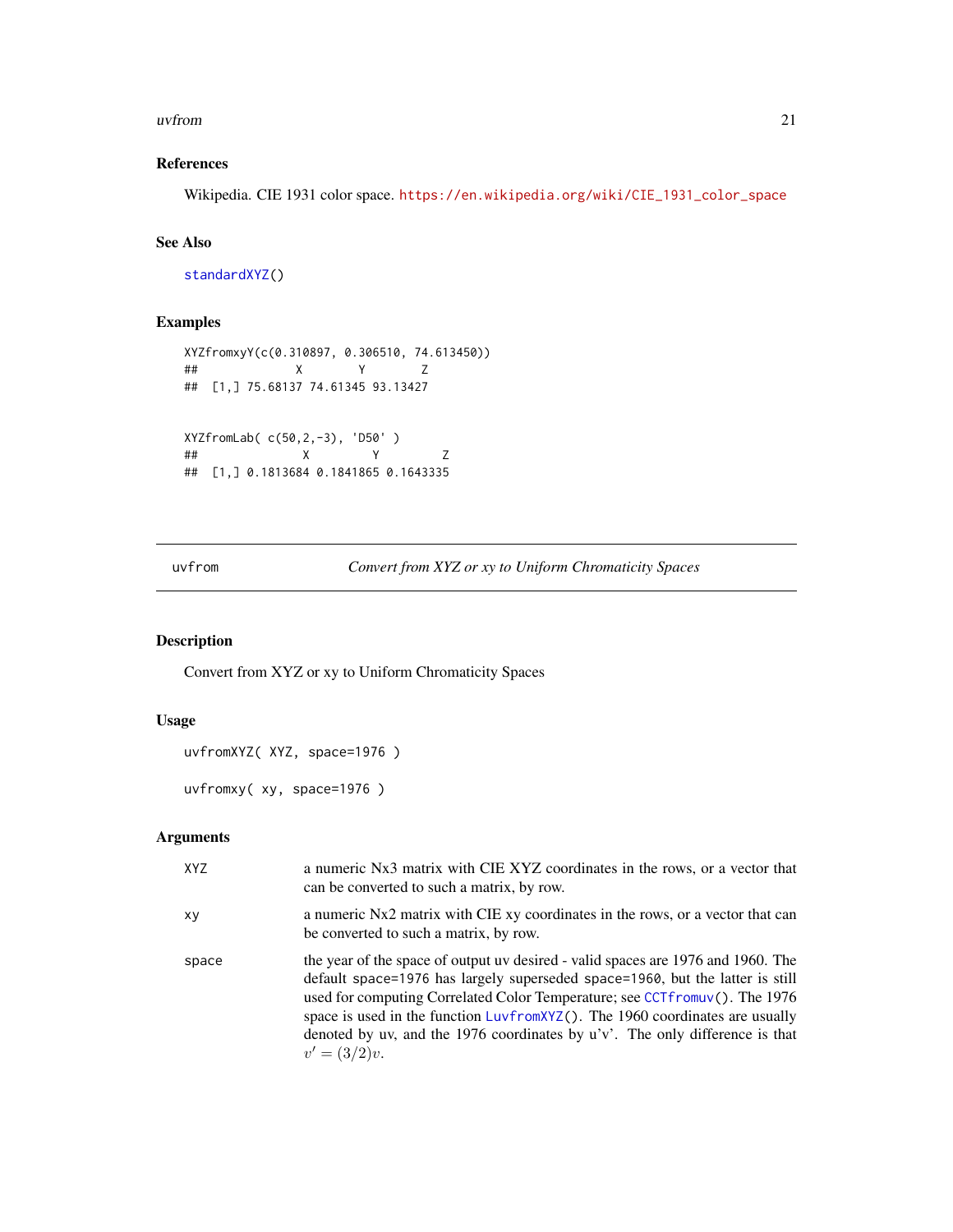<span id="page-21-0"></span>a numeric Nx2 matrix with u'v' (or uv) coordinates in the rows.

For uvfromXYZ(), if  $X + 15Y + 3Z \le 0$ , uv are set to NA.

For uvfromxy(), if  $-2x + 12y + 3 \le 0$ , uv are set to NA.

The rownames are copied from input to output. If the input is invalid, the function returns NULL.

#### References

Wikipedia. CIE 1931 color space. [https://en.wikipedia.org/wiki/CIE\\_1931\\_color\\_space](https://en.wikipedia.org/wiki/CIE_1931_color_space) Wikipedia. CIE 1960 color space. [https://en.wikipedia.org/wiki/CIE\\_1960\\_color\\_space](https://en.wikipedia.org/wiki/CIE_1960_color_space)

#### See Also

[LuvfromXYZ\(](#page-13-1)), [standardXYZ\(](#page-16-1))

#### Examples

# locate some standard illuminants on the 1976 UCS diagram uvfromXYZ( standardXYZ( c('C','D50','D65','E') ) )

## u' v' ## C 0.2008921 0.4608838 ## D50 0.2091601 0.4880734 ## D65 0.1978398 0.4683363 ## E 0.2105263 0.4736842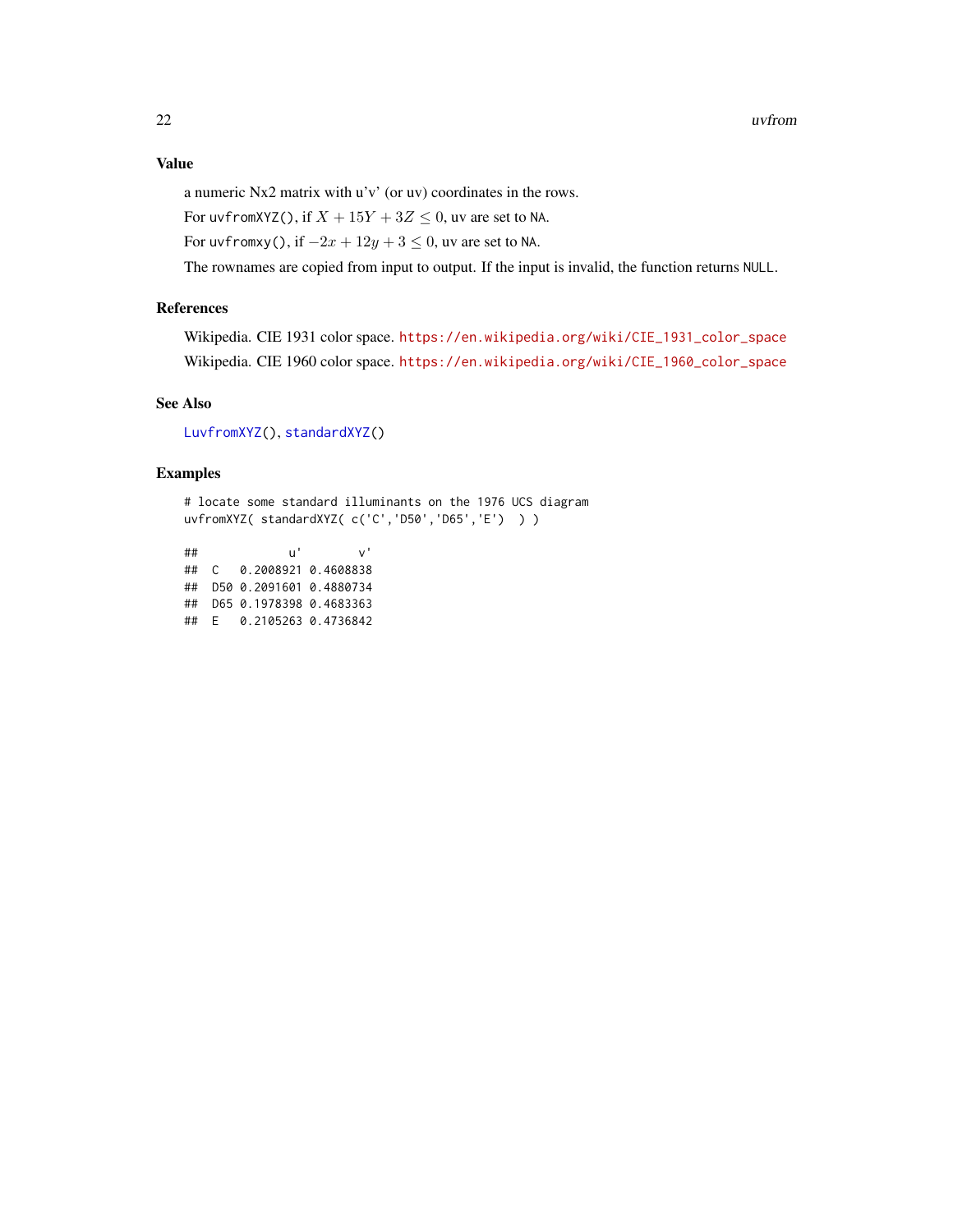# <span id="page-22-0"></span>Index

∗ XYZ daylight, [11](#page-10-0) fromPolar, [13](#page-12-0) fromXYZ, [14](#page-13-0) toPolar, [19](#page-18-0) toXYZ, [20](#page-19-0) uvfrom, [21](#page-20-0) ∗ adaptation adapt, [3](#page-2-0) adaptation, [5](#page-4-0) ∗ datasets Planckian Loci, [15](#page-14-0) ∗ package spacesXYZ-package, [2](#page-1-0) adapt, [3](#page-2-0) adaptation, [5](#page-4-0) adaptLab, *[5,](#page-4-0) [6](#page-5-0)* adaptLab *(*adapt*)*, [3](#page-2-0)

adaptLuv, *[5,](#page-4-0) [6](#page-5-0)* adaptLuv *(*adapt*)*, [3](#page-2-0) adaptxyY, *[5,](#page-4-0) [6](#page-5-0)* adaptxyY *(*adapt*)*, [3](#page-2-0) adaptXYZ, *[5,](#page-4-0) [6](#page-5-0)* adaptXYZ *(*adapt*)*, [3](#page-2-0)

CAT, *[3,](#page-2-0) [4](#page-3-0)* CAT *(*adaptation*)*, [5](#page-4-0) CCTfromuv, *[16](#page-15-0)*, *[21](#page-20-0)* CCTfromuv *(*Correlated Color Temperature*)*, [7](#page-6-0) CCTfromxy *(*Correlated Color Temperature*)*, [7](#page-6-0) CCTfromXYZ *(*Correlated Color Temperature*)*, [7](#page-6-0) colorSpec::computeCCT, *[10](#page-9-0)* convertColor, *[2](#page-1-0)* Correlated Color Temperature, [7](#page-6-0)

daylight, [11](#page-10-0)

daylightLocus *(*daylight*)*, [11](#page-10-0) DeltaE, [12](#page-11-0)

fromPolar, [13](#page-12-0) fromXYZ, [14](#page-13-0)

LabfromLCHab, *[19](#page-18-0)* LabfromLCHab *(*fromPolar*)*, [13](#page-12-0) LabfromXYZ *(*fromXYZ*)*, [14](#page-13-0) LCHabfromLab, *[14](#page-13-0)* LCHabfromLab *(*toPolar*)*, [19](#page-18-0) LCHuvfromLuv, *[14](#page-13-0)* LCHuvfromLuv *(*toPolar*)*, [19](#page-18-0) LuvfromLCHuv, *[19](#page-18-0)* LuvfromLCHuv *(*fromPolar*)*, [13](#page-12-0) LuvfromXYZ, *[21,](#page-20-0) [22](#page-21-0)* LuvfromXYZ *(*fromXYZ*)*, [14](#page-13-0)

Planckian Loci, *[8](#page-7-0)*, [15](#page-14-0) planckLocus, *[16](#page-15-0)* planckLocus *(*Correlated Color Temperature*)*, [7](#page-6-0) PrecisionLocus, *[10](#page-9-0)* PrecisionLocus *(*Planckian Loci*)*, [15](#page-14-0)

RobertsonLocus, *[10](#page-9-0)* RobertsonLocus *(*Planckian Loci*)*, [15](#page-14-0)

spacesXYZ-package, [2](#page-1-0) standardxy *(*standardXYZ*)*, [17](#page-16-0) standardXYZ, *[4](#page-3-0)*, *[6](#page-5-0)*, *[14,](#page-13-0) [15](#page-14-0)*, [17,](#page-16-0) *[20](#page-19-0)[–22](#page-21-0)* stats::splinefun, *[7](#page-6-0)*, *[9,](#page-8-0) [10](#page-9-0)*, *[16](#page-15-0)*

toPolar, [19](#page-18-0) toXYZ, [20](#page-19-0)

uvfrom, [21](#page-20-0) uvfromxy, *[11](#page-10-0)* uvfromxy *(*uvfrom*)*, [21](#page-20-0) uvfromXYZ *(*uvfrom*)*, [21](#page-20-0)